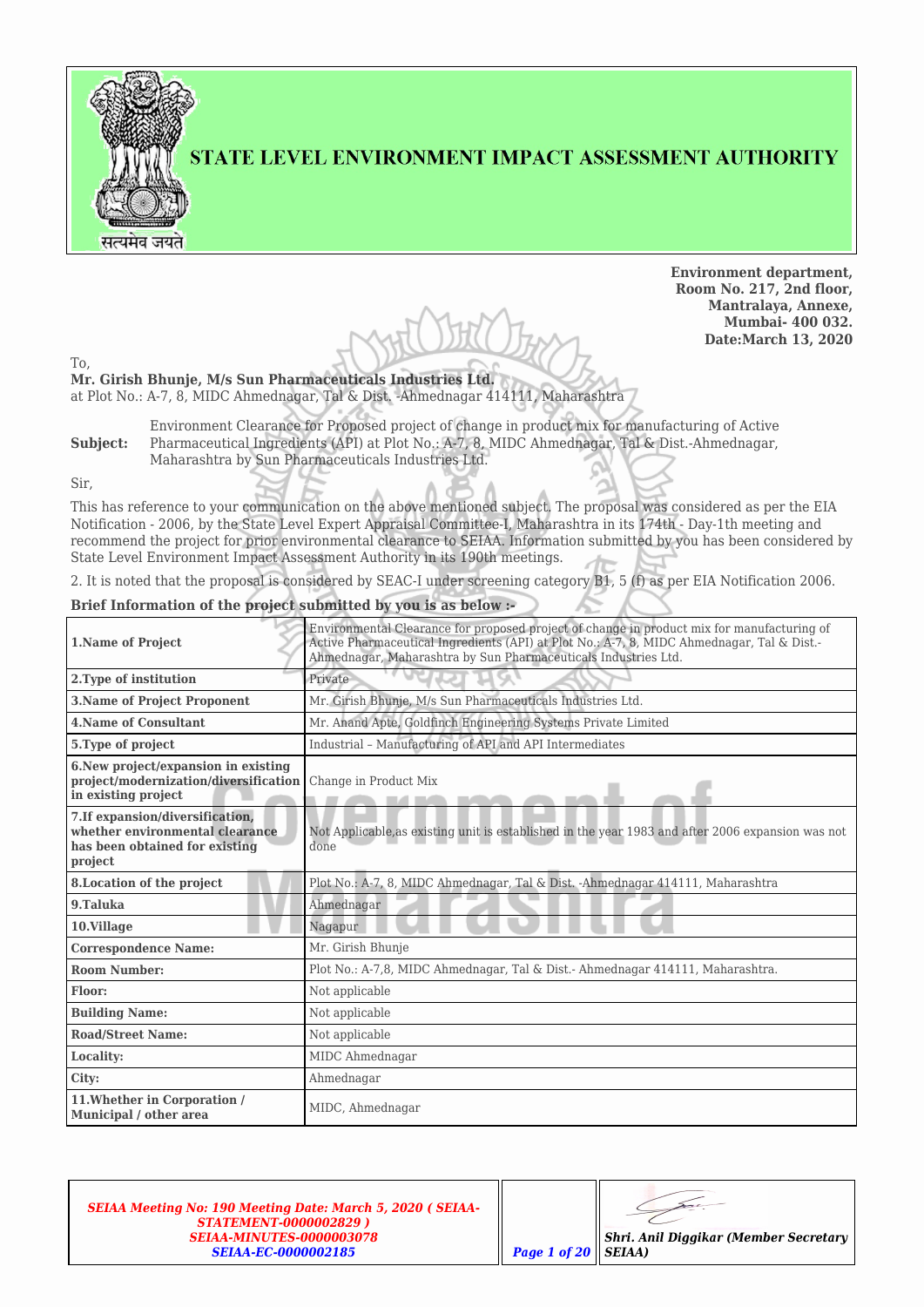|                                                                                     | Not applicable                                          |  |  |  |  |
|-------------------------------------------------------------------------------------|---------------------------------------------------------|--|--|--|--|
| 12.IOD/IOA/Concession/Plan<br><b>Approval Number</b>                                | IOD/IOA/Concession/Plan Approval Number: Not applicable |  |  |  |  |
|                                                                                     | Approved Built-up Area: 86585                           |  |  |  |  |
| 13. Note on the initiated work (If<br>applicable)                                   | Nil                                                     |  |  |  |  |
| 14.LOI / NOC / IOD from MHADA/<br>Other approvals (If applicable)                   | Not applicable                                          |  |  |  |  |
| 15. Total Plot Area (sq. m.)                                                        | 86585                                                   |  |  |  |  |
| <b>16.Deductions</b>                                                                | Not applicable                                          |  |  |  |  |
| 17. Net Plot area                                                                   | Not applicable                                          |  |  |  |  |
|                                                                                     | <b>FSI</b> area (sq. m.): 40733.51                      |  |  |  |  |
| 18 (a). Proposed Built-up Area (FSI &<br>Non-FSI)                                   | Non FSI area (sq. m.): Not applicable                   |  |  |  |  |
|                                                                                     | <b>Total BUA area (sq. m.): 40733.51</b>                |  |  |  |  |
|                                                                                     | Approved FSI area (sq. m.): Not applicable              |  |  |  |  |
| 18 (b). Approved Built up area as per<br><b>DCR</b>                                 | Approved Non FSI area (sq. m.): Not applicable          |  |  |  |  |
|                                                                                     | Date of Approval: 07-02-2019                            |  |  |  |  |
| 19. Total ground coverage (m2)                                                      | 21,473.18                                               |  |  |  |  |
| 20. Ground-coverage Percentage (%)<br>(Note: Percentage of plot not open<br>to sky) | 24.80                                                   |  |  |  |  |
| 21. Estimated cost of the project                                                   | 2899730000                                              |  |  |  |  |
|                                                                                     |                                                         |  |  |  |  |

# **Government of Maharashtra**

*SEIAA Meeting No: 190 Meeting Date: March 5, 2020 ( SEIAA-STATEMENT-0000002829 ) SEIAA-MINUTES-0000003078 SEIAA-EC-0000002185 Page 2 of 20*

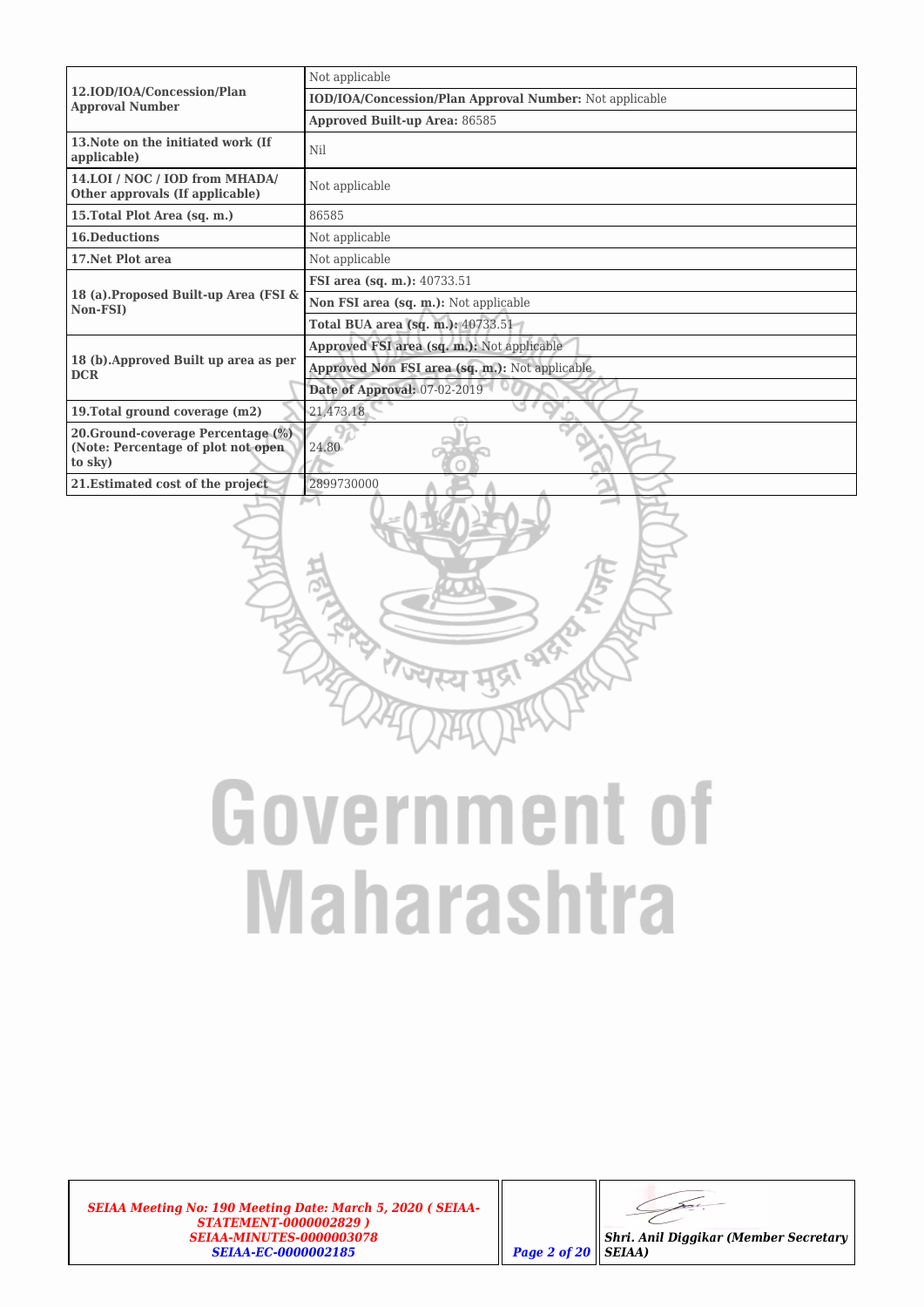| <b>22. Production Details</b>  |                               |                     |                        |                     |  |  |  |  |
|--------------------------------|-------------------------------|---------------------|------------------------|---------------------|--|--|--|--|
| <b>Serial</b><br><b>Number</b> | <b>Product</b>                | Existing (MT/M)     | Proposed (MT/M)        | Total (MT/M)        |  |  |  |  |
| $\mathbf{1}$                   | Atorvastatin Calcium          | $250$ kg/A          | $0 \text{ kg/A}$       | $250$ kg/A          |  |  |  |  |
| $\overline{2}$                 | Bupropion<br>Hydrochloride    | 16360 kg/A          | $-6360$ kg/A           | 10000 kg/A          |  |  |  |  |
| 3                              | Clonazepam                    | 1055 kg/A           | $+945$ kg/A            | 2000 kg/A           |  |  |  |  |
| $\overline{4}$                 | Dobutamine<br>Hydrochloride   | 1051 kg/A           | $-1$ kg/A              | $1050$ kg/A         |  |  |  |  |
| 5                              | Finasteride                   | $211 \text{ kg/A}$  | $-111$ kg/A            | $100 \text{ kg/A}$  |  |  |  |  |
| 6                              | Flurbiprofen Sodium           | $26 \text{ kg/A}$   | $0 \text{ kg/A}$       | $26 \text{ kg/A}$   |  |  |  |  |
| $\overline{7}$                 | Fluvoxamine Maleate           | 8342 kg/A           | $0 \text{ kg/A}$       | 8342 kg/A           |  |  |  |  |
| 8                              | Gabapentin                    | 48542 kg/A          | $+71458$ kg/A          | 120000 kg/A         |  |  |  |  |
| $\overline{9}$                 | Ganirelix Acetate             | $0.02$ kg/A         | $+0.98$ kg/A           | $1 \text{ kg/A}$    |  |  |  |  |
| 10                             | Gemcitabine<br>Hydrochloride  | 1200 kg/A           | $-500$ kg/A            | 700 kg/A            |  |  |  |  |
| 11                             | Irinotecan<br>Hydrochloride   | $60 \text{ kg/A}$   | $0 \text{ kg/A}$       | $60 \text{ kg/A}$   |  |  |  |  |
| 12                             | Isradipine                    | $10 \text{ kg/A}$   | $-10$ kg/A             | $0 \text{ kg/A}$    |  |  |  |  |
| 13                             | Leuprolide Acetate            | $0.04$ kg/A         | $+9.96$ kg/A           | $10 \text{ kg/A}$   |  |  |  |  |
| 14                             | Meloxicam                     | 3800 kg/A           | $+2200$ kg/A           | 6000 kg/A           |  |  |  |  |
| 15                             | Memamtine<br>Hydrochloride    | $247$ kg/A          | $+253$ kg/A            | 500 kg/A            |  |  |  |  |
| 16                             | Mesalamine                    | 180000 kg/A         | $-120000 \text{ kg/A}$ | 60000 kg/A          |  |  |  |  |
| 17                             | Metoprolol Succinate          | 4900 kg/A           | $+10100$ kg/A          | 15000 kg/A          |  |  |  |  |
| 18                             | Metoprolol Tartrate           | 122321 kg/A         | $0 \text{ kg/A}$       | 122321 kg/A         |  |  |  |  |
| 19                             | Pantaprazole Sodium           | 4000 kg/A           | $-2000$ kg/A           | 2000 kg/A           |  |  |  |  |
| 20                             | Phenteramine<br>Hydrochloride | 500 kg/A            | $+500$ kg/A            | $1000 \text{ kg/A}$ |  |  |  |  |
| 21                             | Pioglitazone<br>Hydrochloride | 500 kg/A            | $-500$ kg/A            | $0 \text{ kg/A}$    |  |  |  |  |
| 22                             | Raloxifene<br>Hydrochloride   | 1000 kg/A           | $-1000$ kg/A           | $0 \text{ kg/A}$    |  |  |  |  |
| 23                             | Sodium Valproate              | 30000 kg/A          | $-28500$ kg/A          | 1500 kg/A           |  |  |  |  |
| 24                             | Temozolamide                  | 66 kg/A             | $+334$ kg/A            | $400 \text{ kg/A}$  |  |  |  |  |
| 25                             | Terlipressin Acetate          | $0.08$ kg/A         | $+1.92$ kg/A           | $2 \text{ kg/A}$    |  |  |  |  |
| 26                             | Thymosin Alpha                | $0.3$ kg/A          | $-0.3$ kg/A            | $0 \text{ kg/A}$    |  |  |  |  |
| 27                             | Tramadol Hydrochloride        | 81468 kg/A          | +38532 kg/A            | 120000 kg/A         |  |  |  |  |
| 28                             | Venalafaxine<br>Hydrochloride | 14900 kg/A          | $-4900$ kg/A           | 10000 kg/A          |  |  |  |  |
| 29                             | Amifostine Thihydrate         | $21 \text{ kg/A}$   | $-21$ kg/A             | $0 \text{ kg/A}$    |  |  |  |  |
| 30                             | Anastrazole                   | $2 \text{ kg/A}$    | $+28$ kg/A             | $30 \text{ kg/A}$   |  |  |  |  |
| 31                             | Capecetabin                   | $29 \text{ kg/A}$   | $+3971$ kg/A           | 4000 kg/A           |  |  |  |  |
| 32                             | Carboplatine                  | $14 \text{ kg/A}$   | $+386$ kg/A            | $400$ kg/A          |  |  |  |  |
| 33                             | Cisplatin                     | $42.8 \text{ kg/A}$ | $+157.2$ kg/A          | $200 \text{ kg/A}$  |  |  |  |  |
| 34                             | Clopidogrel Bisulphate        | $500 \text{ kg/A}$  | $+7500$ kg/A           | 8000 kg/A           |  |  |  |  |
| 35                             | Desloratidine                 | $100 \text{ kg/A}$  | $+1900$ kg/A           | 2000 kg/A           |  |  |  |  |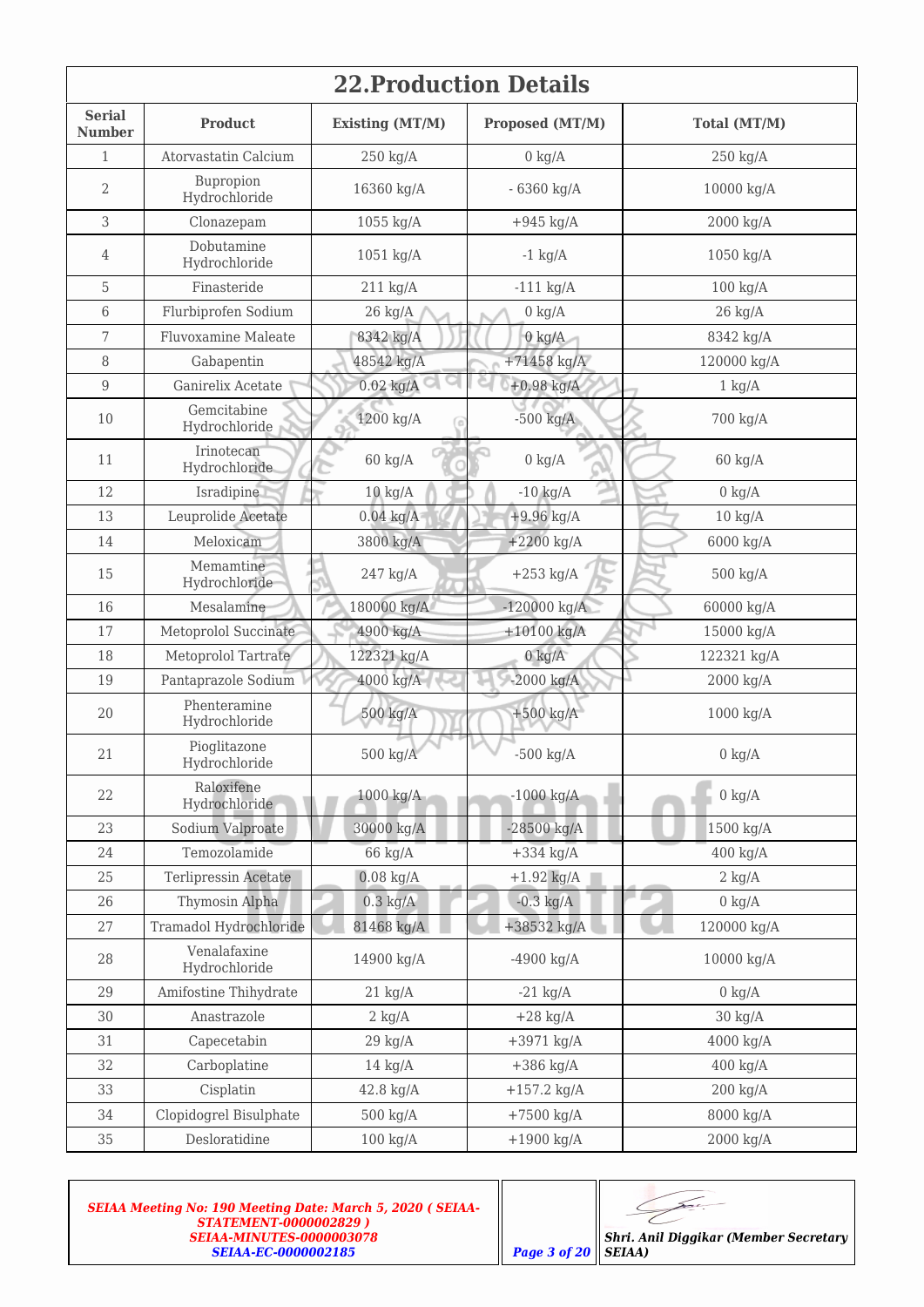| 36 | Desmopressin Acetate               | $0.4 \text{ kg/A}$  | $+0.6$ kg/A      | $1 \text{ kg/A}$  |  |
|----|------------------------------------|---------------------|------------------|-------------------|--|
| 37 | Docetexel                          | $0.47$ kg/A         | $-0.47$ kg/A     | $0 \text{ kg/A}$  |  |
| 38 | Donepezil<br>Hydrochloride         | 300 kg/A            | $0 \text{ kg/A}$ | 300 kg/A          |  |
| 39 | Dothiepin Hydrochloride            | 2500 kg/A           | $+3500$ kg/A     | 6000 kg/A         |  |
| 40 | Epitifibatide                      | $0.37$ kg/A         | $+0.63$ kg/A     | $1 \text{ kg/A}$  |  |
| 41 | Flurbiprofen                       | 15100 kg/A          | $-9100$ kg/A     | 6000 kg/A         |  |
| 42 | Fluvastatin Sodium                 | $60 \text{ kg/A}$   | $-60$ kg/A       | $0 \text{ kg/A}$  |  |
| 43 | Imatinib Mysilate                  | 131 kg/A            | $+1369$ kg/A     | 1500 kg/A         |  |
| 44 | Lercanidipine<br>Hyrdochloride     | $264$ kg/A          | $+336$ kg/A      | 600 kg/A          |  |
| 45 | Letrozole                          | $13 \text{ kg/A}$   | $+287$ kg/A      | 300 kg/A          |  |
| 46 | Metformine<br>Hydrochloride        | 741460 kg/A         | $-91460$ kg/A    | 650000 kg/A       |  |
| 47 | Mitoxantrone<br>Hydrochloride      | $0.7 \text{ kg/A}$  | $-0.7$ kg/A      | $0 \text{ kg/A}$  |  |
| 48 | Octreotide Acetate                 | $0.36$ kg/A         | $+4.64$ kg/A     | $5 \text{ kg/A}$  |  |
| 49 | Olanzapine                         | 247 kg/A            | $-97$ kg/A       | 150 kg/A          |  |
| 50 | Oxaliplatin                        | $6 \text{ kg/A}$    | $+24$ kg/A       | $30 \text{ kg/A}$ |  |
| 51 | Pentoxifylline<br>(Oxpentifylline) | 5000 kg/A           | $-5000$ kg/A     | $0 \text{ kg/A}$  |  |
| 52 | Piroxicam<br>Betacyclodextrin      | 2507 kg/A           | $-2507$ kg/A     | $0 \text{ kg/A}$  |  |
| 53 | Quetiapine Fumarate                | $1100$ kg/A         | $+13900$ kg/A    | 15000 kg/A        |  |
| 54 | <b>Rivastigmine Tartrate</b>       | 70 kg/A             | $0 \text{ kg/A}$ | 70 kg/A           |  |
| 55 | <b>Tegaserod Maleate</b>           | $10 \text{ kg/A}$   | $-10$ kg/A       | $0 \text{ kg/A}$  |  |
| 56 | Tetrabenazine                      | $163$ kg/A          | $+337$ kg/A      | 500 kg/A          |  |
| 57 | Ziprasidone<br>Hydrochloride       | $100$ kg/A          | $-100$ kg/A      | $0 \text{ kg/A}$  |  |
| 58 | Zoledronic Acid                    | $0.05$ kg/A         | $+0.95$ kg/A     | $1 \text{ kg/A}$  |  |
| 59 | Acitretin                          | $15$ kg/A           | $+45$ kg/A       | $60 \text{ kg/A}$ |  |
| 60 | Amisulpride                        | $2000 \text{ kg/A}$ | $-2000$ kg/A     | $0 \text{ kg/A}$  |  |
| 61 | Atosiban acetate                   | $0.5 \text{ kg/A}$  | $+4.5$ kg/A      | $5 \text{ kg/A}$  |  |
| 62 | Aadapalene                         | $15 \text{ kg/A}$   | $0 \text{ kg/A}$ | $15 \text{ kg/A}$ |  |
| 63 | Bicalutamide                       | 315 kg/A            | $+285$ kg/A      | 600 kg/A          |  |
| 64 | Bortezomib                         | $0.2 \text{ kg/A}$  | $+0.8$ kg/A      | $1 \text{ kg/A}$  |  |
| 65 | <b>Bendamustine HCl</b>            | $2$ kg/A            | $0 \text{ kg/A}$ | $2 \text{ kg/A}$  |  |
| 66 | Calcitonin                         | $0.19$ kg/A         | $+0.81$ kg/A     | $1 \text{ kg/A}$  |  |
| 67 | Cetrorelix Acetate                 | $0.01$ kg/A         | $+0.99$ kg/A     | $1 \text{ kg/A}$  |  |
| 68 | Chlorothiazide                     | $60 \text{ kg/A}$   | $0 \text{ kg/A}$ | $60 \text{ kg/A}$ |  |
| 69 | Decitabine                         | $10 \text{ kg/A}$   | $+10$ kg/A       | $20 \text{ kg/A}$ |  |
| 70 | DesvenlafaxineFumarate             | 320 kg/A            | $0 \text{ kg/A}$ | 320 kg/A          |  |
| 71 | Divalproex Sodium                  | 100410 kg/A         | $+19590$ kg/A    | 120000 kg/A       |  |
| 72 | Esomeprazole<br>magnesium          | $160$ kg/A          | $-160$ kg/A      | $0 \text{ kg/A}$  |  |
| 73 | Eszoplicone                        | $10 \text{ kg/A}$   | $+10$ kg/A       | $20 \text{ kg/A}$ |  |
| 74 | Exemestane                         | $7 \text{ kg/A}$    | $-7$ kg/A        | $0 \text{ kg/A}$  |  |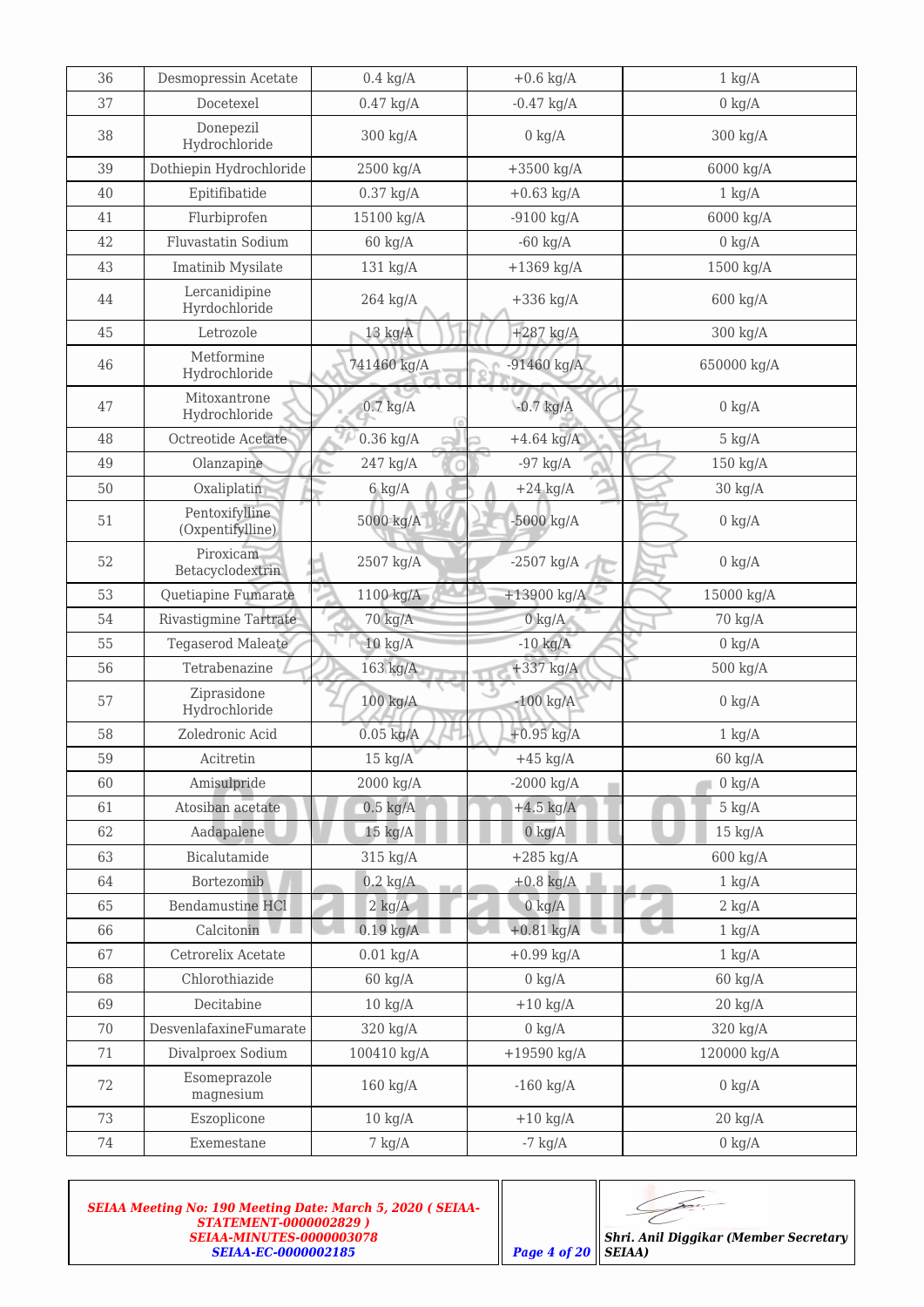| 75  | Exenatide                                    | $0.02$ kg/A        | $+0.98 \text{ kg/A}$  | $1 \text{ kg/A}$      |  |
|-----|----------------------------------------------|--------------------|-----------------------|-----------------------|--|
| 76  | Glucagon                                     | $10 \text{ kg/A}$  | $-10$ kg/A            | $0 \text{ kg/A}$      |  |
| 77  | Ibandeonic acid<br>monosodium<br>monohydrate | $146$ kg/A         | $+154$ kg/A           | 300 kg/A              |  |
| 78  | Isotretinoin                                 | $6 \text{ kg/A}$   | $-6$ kg/A             | $0 \text{ kg/A}$      |  |
| 79  | Lamotrigine                                  | $50 \text{ kg/A}$  | $-50$ kg/A            | $0 \text{ kg/A}$      |  |
| 80  | Lansoprazole                                 | 700 kg/A           | $0 \text{ kg/A}$      | 700 kg/A              |  |
| 81  | Lenalidomide                                 | $10 \text{ kg/A}$  | $0 \text{ kg/A}$      | $10 \text{ kg/A}$     |  |
| 82  | Naratriptan<br>Hydrochloride                 | $5 \text{ kg/A}$   | $0 \text{ kg/A}$      | $5 \text{ kg/A}$      |  |
| 83  | Olopatadine                                  | $10 \text{ kg/A}$  | $0 \text{ kg/A}$      | $10 \text{ kg/A}$     |  |
| 84  | Paliperidone Palmitate                       | $12$ kg/A          | $+18$ kg/A            | $30 \text{ kg/A}$     |  |
| 85  | Pemetrexed disodium<br>heptahydrate          | $1 \text{ kg/A}$   | $+199$ kg/A           | $200 \text{ kg/A}$    |  |
| 86  | Pramlintide Acetate                          | $0.05$ kg/A        | $+9.95$ kg/A          | $10 \text{ kg/A}$     |  |
| 87  | Pregabline                                   | 1110 kg/A          | $+3890$ kg/A          | 5000 kg/A             |  |
| 88  | Risedronate sodium<br>hemipentahydrate       | $50 \text{ kg/A}$  | $0 \text{ kg/A}$<br>s | $50 \text{ kg/A}$     |  |
| 89  | Tazarotene                                   | $2 \text{ kg/A}$   | $0 \text{ kg/A}$      | $2 \text{ kg/A}$      |  |
| 90  | Tenatoprazole                                | $10 \text{ kg/A}$  | $0 \text{ kg/A}$      | $10 \text{ kg/A}$     |  |
| 91  | Teriparatide                                 | $0.05$ kg/A        | $+0.95$ kg/A          | $1 \text{ kg/A}$      |  |
| 92  | Temsirolimus                                 | $1.5 \text{ kg/A}$ | $-1.5$ kg/A           | $0 \text{ kg/A}$      |  |
| 93  | Fulvestrant                                  | $0.05$ kg/A        | $+14.95$ kg/A         | $15 \text{ kg/A}$     |  |
| 94  | Febuxostat                                   | $0.5 \text{ kg/A}$ | $+749.5$ kg/A         | 750 kg/A              |  |
| 95  | Omaprazole                                   | $0.02$ kg/A        | +2299.98 kg/A         | 3000 kg/A             |  |
| 96  | <b>Existing Total</b>                        | 1,396,000.68 kg/A  | $-88,451.68$ kg/A     | 1,307,549 kg/A        |  |
| 97  | Afatinib                                     | $0 \text{ kg/A}$   | $+500$ kg/A           | 500 kg/A              |  |
| 98  | Arterolane                                   | $0 \text{ kg/A}$   | $+1000$ kg/A          | $1000$ kg/A           |  |
| 99  | Azacitidine                                  | $0 \text{ kg/A}$   | $+500$ kg/A           | $500 \text{ kg/A}$    |  |
| 100 | Erlotinib                                    | $0 \text{ kg/A}$   | $+1$ kg/A             | $1 \text{ kg/A}$      |  |
| 101 | Linaclotide                                  | $0 \text{ kg/A}$   | $+1$ kg/A             | $1 \text{ kg/A}$      |  |
| 102 | Liraglutide                                  | $0 \text{ kg/A}$   | $+50$ kg/A            | $50 \; \mathrm{kg/A}$ |  |
| 103 | Lurasidone                                   | $0 \text{ kg/A}$   | $+1500$ kg/A          | 1500 kg/A             |  |
| 104 | <b>Bivalirudin</b>                           | $0 \text{ kg/A}$   | $+20$ kg/A            | $20 \text{ kg/A}$     |  |
| 105 | Carfilzomib                                  | $0 \text{ kg/A}$   | $+1$ kg/A             | $1 \text{ kg/A}$      |  |
| 106 | Fingolimod                                   | $0 \text{ kg/A}$   | $+10$ kg/A            | $10 \text{ kg/A}$     |  |
| 107 | Pentetreotide                                | $0 \text{ kg/A}$   | $+1$ kg/A             | $1 \text{ kg/A}$      |  |
| 108 | Prasugrel                                    | $0 \text{ kg/A}$   | $+500$ kg/A           | 500 kg/A              |  |
| 109 | Clofarabine                                  | $0 \text{ kg/A}$   | $+5$ kg/A             | $5 \text{ kg/A}$      |  |
| 110 | Dabigatran                                   | $0 \text{ kg/A}$   | $+1500$ kg/A          | 1500 kg/A             |  |
| 111 | Dasatinib                                    | $0 \text{ kg/A}$   | $+750$ kg/A           | 750 kg/A              |  |
| 112 | Glatiramer                                   | $0 \text{ kg/A}$   | $+2$ kg/A             | $2 \text{ kg/A}$      |  |
| 113 | Ibrutinib                                    | $0 \text{ kg/A}$   | $+1500$ kg/A          | 1500 kg/A             |  |
| 114 | Icatibant                                    | $0 \text{ kg/A}$   | $+2$ kg/A             | $2 \text{ kg/A}$      |  |
| 115 | Nilotinib                                    | $0 \text{ kg/A}$   | $+400$ kg/A           | $400 \text{ kg/A}$    |  |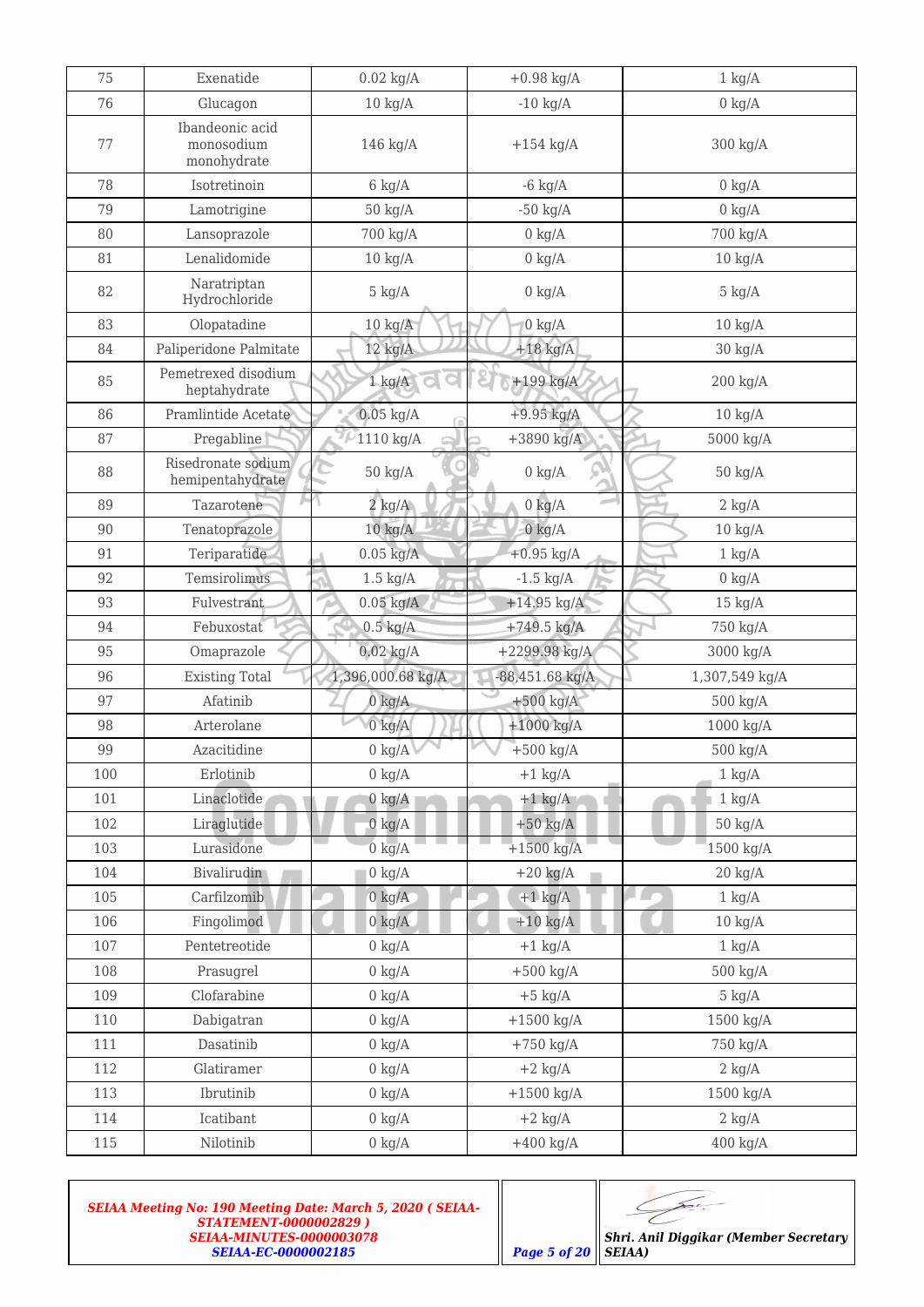$\overline{\phantom{1}}$ L

*Shri. Anil Diggikar (Member Secretary SEIAA)*

# **Maharashtra**

| 116                                | Nintedanib          | $0 \text{ kg/A}$  | $+200$ kg/A       | $200 \text{ kg/A}$ |  |  |  |
|------------------------------------|---------------------|-------------------|-------------------|--------------------|--|--|--|
| 117                                | Palbociclib         | $0 \text{ kg/A}$  | $+500$ kg/A       | 500 kg/A           |  |  |  |
| 118                                | Pamidronic Acid     | $0 \text{ kg/A}$  | $+80$ kg/A        | 80 kg/A            |  |  |  |
| 119                                | Pazopanib           | $0 \text{ kg/A}$  | $+400$ kg/A       | $400 \text{ kg/A}$ |  |  |  |
| 120                                | Sunitinib           | $0 \text{ kg/A}$  | $+100$ kg/A       | $100 \text{ kg/A}$ |  |  |  |
| 121                                | Tadalafil           | $0 \text{ kg/A}$  | $+500$ kg/A       | 500 kg/A           |  |  |  |
| 122                                | Venetoclax          | $0 \text{ kg/A}$  | $+100$ kg/A       | $100 \text{ kg/A}$ |  |  |  |
| 123                                | Abaloparatide       | $0 \text{ kg/A}$  | $+0.5$ kg/A       | $0.5 \text{ kg/A}$ |  |  |  |
| 124                                | Abiraterone Acetate | $0 \text{ kg/A}$  | $+500$ kg/A       | $500 \text{ kg/A}$ |  |  |  |
| 125                                | Acalabrutinib       | $0 \text{ kg/A}$  | $+100$ kg/A       | $100 \text{ kg/A}$ |  |  |  |
| 126                                | Alectinib           | $0 \text{ kg/A}$  | $+250$ kg/A       | $250$ kg/A         |  |  |  |
| 127                                | Angiotensin         | $0 \text{ kg/A}$  | $+0.5$ kg/A       | $0.5 \text{ kg/A}$ |  |  |  |
| 128                                | Betiatide           | $0 \text{ kg/A}$  | $+0.5$ kg/A       | $0.5 \text{ kg/A}$ |  |  |  |
| 129                                | <b>Bosutinib</b>    | $0 \text{ kg/A}$  | $+100$ kg/A       | $100 \text{ kg/A}$ |  |  |  |
| 130                                | Carbozantinib       | $0 \text{ kg/A}$  | $+50$ kg/A        | $50 \text{ kg/A}$  |  |  |  |
| 131                                | Enzalutamide        | $0 \text{ kg/A}$  | $+300$ kg/A       | 300 kg/A           |  |  |  |
| 132                                | Etelcalcetide.HCl   | $0 \text{ kg/A}$  | $+0.5$ kg/A       | $0.5 \text{ kg/A}$ |  |  |  |
| 133                                | Ixazomib            | $0 \text{ kg/A}$  | $+40$ kg/A        | $40 \text{ kg/A}$  |  |  |  |
| 134                                | Lanreotide          | $0 \text{ kg/A}$  | $+5$ kg/A         | $5 \text{ kg/A}$   |  |  |  |
| 135                                | Lenvatinib          | $0 \text{ kg/A}$  | $+10$ kg/A        | $10 \text{ kg/A}$  |  |  |  |
| 136                                | Linagliptin         | $0 \text{ kg/A}$  | $+30$ kg/A        | $30 \text{ kg/A}$  |  |  |  |
| 137                                | Plecanatide         | $0 \text{ kg/A}$  | $+0.5$ kg/A       | $0.5 \text{ kg/A}$ |  |  |  |
| 138                                | Ribociclib          | $0 \text{ kg/A}$  | $+50$ kg/A        | $50 \text{ kg/A}$  |  |  |  |
| 139                                | Saxagliptin         | $0 \text{ kg/A}$  | $+200$ kg/A       | $200 \text{ kg/A}$ |  |  |  |
| 140                                | Semaglutide         | $0 \text{ kg/A}$  | $+0.5$ kg/A       | $0.5 \text{ kg/A}$ |  |  |  |
| 141                                | Sincalide           | $0 \text{ kg/A}$  | $+0.5$ kg/A       | $0.5 \text{ kg/A}$ |  |  |  |
| 142                                | Valproic acid       | $0 \text{ kg/A}$  | +5000 kg/A        | 5000 kg/A          |  |  |  |
| 143                                | R&D Products        | $0 \text{ kg/A}$  | $+24180$ kg/A     | 24180 kg/A         |  |  |  |
| 144                                | Proposed Total      | $0 \text{ kg/A}$  | $+40,941.5$ kg/A  | 40,941.5 kg/A      |  |  |  |
| 145                                | Net Total           | 1,396,000.68 kg/A | $-47,510.18$ kg/A | 1,348,490.5 kg/A   |  |  |  |
| <b>23. Total Water Requirement</b> |                     |                   |                   |                    |  |  |  |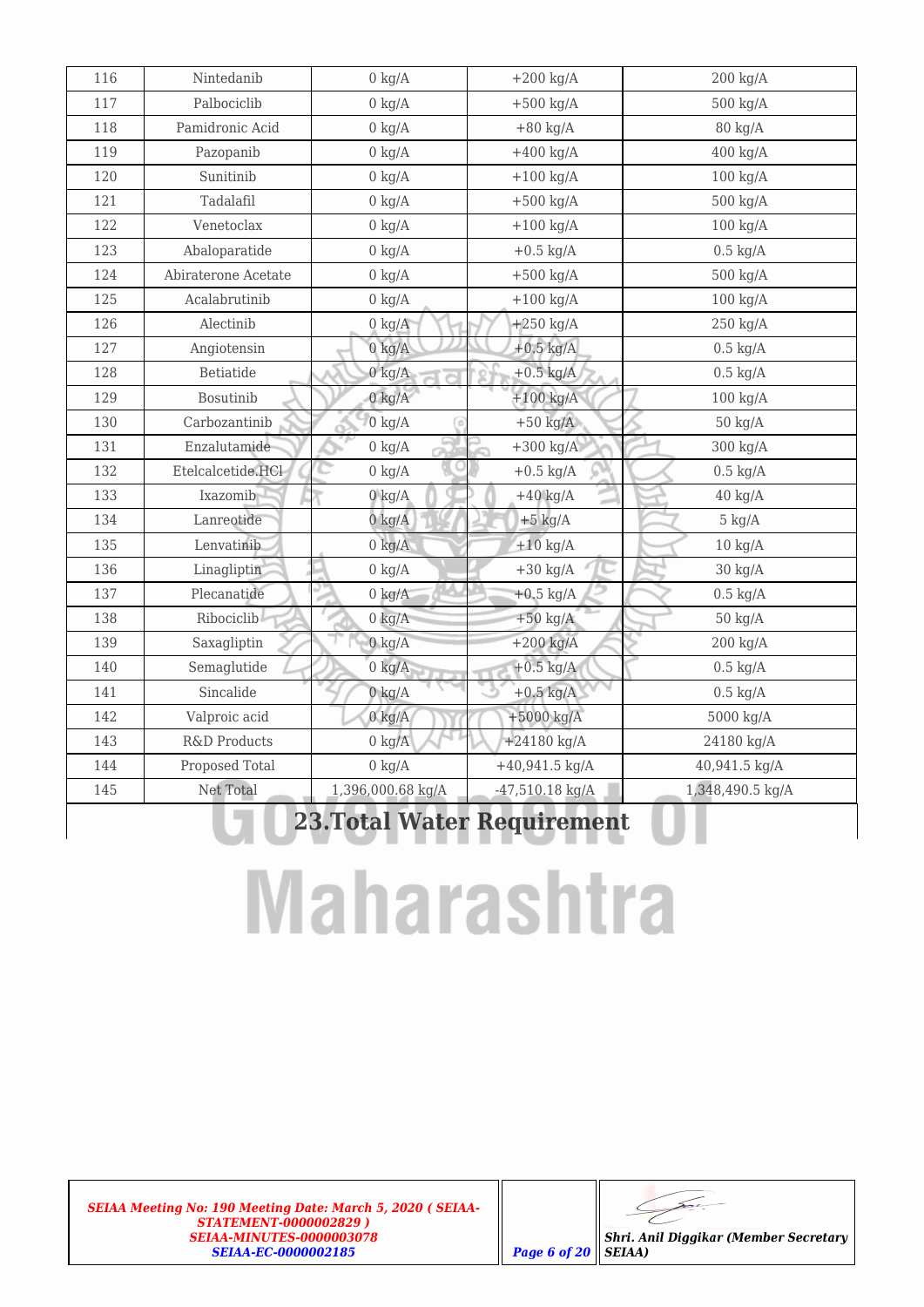|                                             | Source of water                                                        | Not applicable       |
|---------------------------------------------|------------------------------------------------------------------------|----------------------|
|                                             | <b>Fresh water (CMD):</b>                                              | Not applicable       |
|                                             | <b>Recycled water -</b><br><b>Flushing (CMD):</b>                      | Not applicable       |
|                                             | <b>Recycled water -</b><br><b>Gardening (CMD):</b>                     | Not applicable       |
|                                             | <b>Swimming pool</b><br>make up (Cum):                                 | Not applicable       |
| Dry season:                                 | <b>Total Water</b><br><b>Requirement (CMD)</b>                         | Not applicable       |
|                                             | Fire fighting -<br><b>Underground water</b><br>tank(CMD):              | Not applicable       |
|                                             | Fire fighting<br><b>Overhead water</b><br>tank(CMD):                   | Not applicable       |
|                                             | <b>Excess treated water</b>                                            | Not applicable       |
|                                             | <b>Source of water</b>                                                 | Not applicable       |
|                                             | <b>Fresh water (CMD):</b>                                              | Not applicable       |
|                                             | <b>Recycled water -</b><br><b>Flushing (CMD):</b>                      | Not applicable       |
|                                             | <b>Recycled water -</b><br><b>Gardening (CMD):</b>                     | Not applicable       |
|                                             | <b>Swimming pool</b><br>make up (Cum):                                 | Not applicable       |
| Wet season:                                 | <b>Total Water</b><br><b>Requirement (CMD)</b><br>$\ddot{\phantom{a}}$ | Not applicable<br>29 |
|                                             | Fire fighting -<br><b>Underground water</b><br>tank(CMD):              | Not applicable       |
|                                             | Fire fighting -<br><b>Overhead water</b><br>tank(CMD):                 | Not applicable       |
|                                             | <b>Excess treated water</b>                                            | Not applicable       |
| <b>Details of Swimming</b><br>pool (If any) | Not applicable                                                         |                      |

# **Maharashtra**

*SEIAA Meeting No: 190 Meeting Date: March 5, 2020 ( SEIAA-STATEMENT-0000002829 ) SEIAA-MINUTES-0000003078 SEIAA-EC-0000002185 Page 7 of 20*

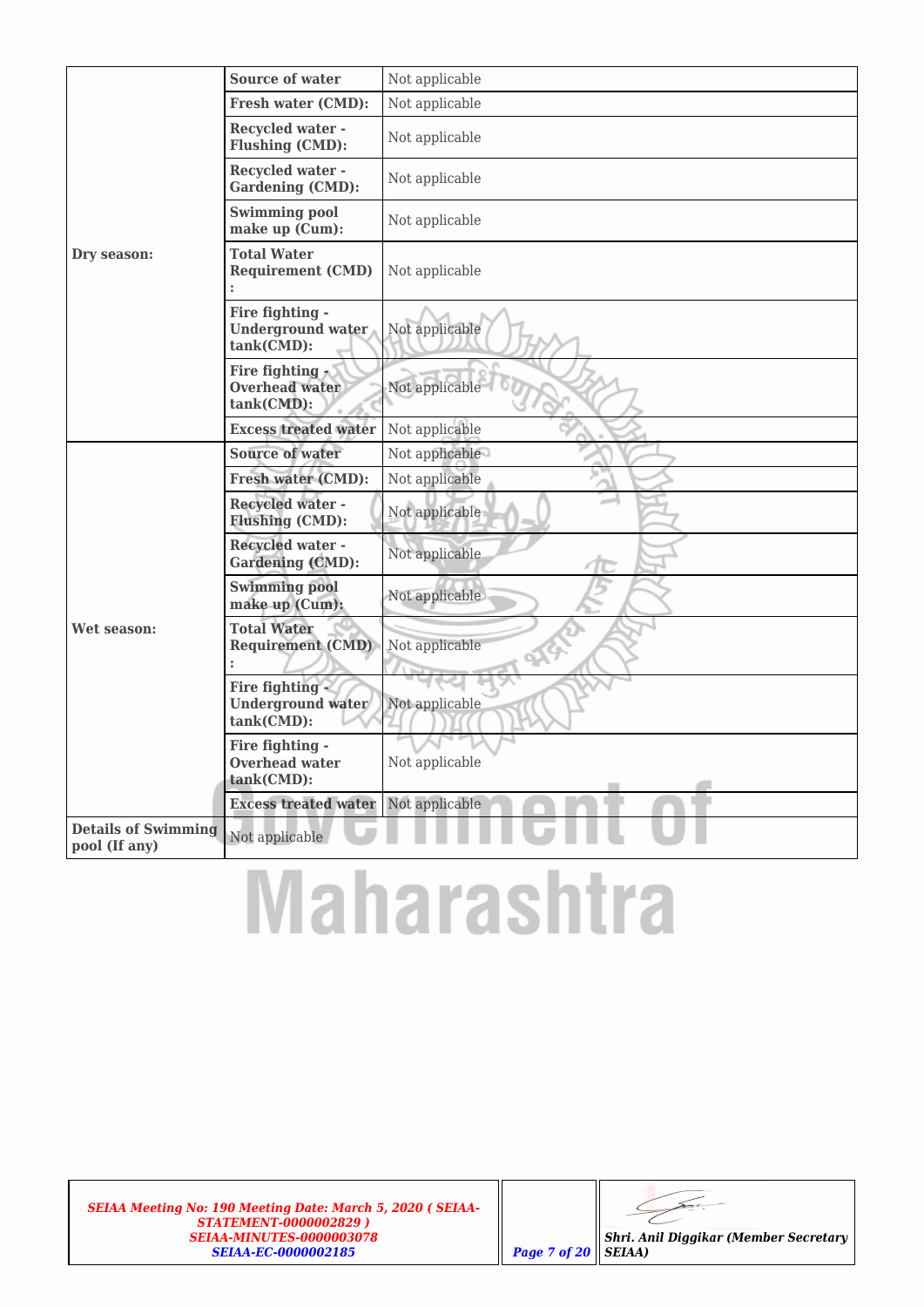| 24. Details of Total water consumed                                                                                                                              |                                                                                                                                        |                          |                                        |                                                   |                 |                 |              |                 |                       |                |
|------------------------------------------------------------------------------------------------------------------------------------------------------------------|----------------------------------------------------------------------------------------------------------------------------------------|--------------------------|----------------------------------------|---------------------------------------------------|-----------------|-----------------|--------------|-----------------|-----------------------|----------------|
| Particula<br><b>rs</b>                                                                                                                                           |                                                                                                                                        |                          | <b>Consumption (CMD)</b>               |                                                   | Loss (CMD)      |                 |              |                 | <b>Effluent (CMD)</b> |                |
| Water<br><b>Require</b><br>ment                                                                                                                                  | <b>Existing</b>                                                                                                                        |                          | <b>Proposed</b>                        | <b>Total</b>                                      | <b>Existing</b> | <b>Proposed</b> | <b>Total</b> | <b>Existing</b> | <b>Proposed</b>       | <b>Total</b>   |
| Domestic                                                                                                                                                         | 13                                                                                                                                     |                          | 30                                     | 43                                                | 5               | 6               | 11           | 8               | 24                    | 32             |
| Industrial<br>Process                                                                                                                                            | 70                                                                                                                                     |                          | 55                                     | 125                                               | 16.5            | 9               | 25.5         | 53.5            | 46                    | 99.5           |
| Cooling<br>tower &<br>thermopa<br>ck                                                                                                                             | 262                                                                                                                                    |                          | 13                                     | 275                                               | 245.5           | 12              | 257.5        | 16.5            | $\mathbf{1}$          | 17.5           |
| Gardening                                                                                                                                                        | 140                                                                                                                                    |                          | $0^-$                                  | 140                                               | 140             | $\overline{0}$  | 140          | $\overline{0}$  | $\overline{0}$        | $\overline{0}$ |
| Fresh<br>water<br>requireme<br>nt                                                                                                                                | 485                                                                                                                                    |                          | 98                                     | 583                                               | 407             | 27              | 434          | 78              | 71                    | 149            |
| Industrial<br>Process                                                                                                                                            | Total Recycle water                                                                                                                    |                          |                                        | $32 + 40 +$<br>$92 = 164$                         |                 |                 |              |                 |                       |                |
| Fresh<br>water<br>requireme<br>nt                                                                                                                                | Net Fresh Water<br>Requirement                                                                                                         |                          |                                        | 419                                               |                 |                 |              |                 |                       |                |
| Fresh<br>water<br>requireme<br>nt                                                                                                                                | *NOTE:- 32 CMD<br>from STP for<br>gardening +40 CMD<br>MEE II condensate<br>$+92$ CMD RO<br>permeate= 164 CMD<br>total water recycled. |                          |                                        |                                                   |                 |                 |              |                 |                       |                |
|                                                                                                                                                                  |                                                                                                                                        |                          |                                        |                                                   |                 |                 |              |                 |                       |                |
|                                                                                                                                                                  |                                                                                                                                        | water table:             | <b>Level of the Ground</b>             | 10 <sub>m</sub>                                   |                 |                 |              |                 |                       |                |
|                                                                                                                                                                  |                                                                                                                                        | tank(s) and<br>Quantity: | <b>Size and no of RWH</b>              | 20Cu.m.; 1 no.                                    |                 |                 |              |                 |                       |                |
| <b>Location of the RWH</b><br>$tank(s)$ :                                                                                                                        |                                                                                                                                        |                          | Near Ware House no. 2                  |                                                   |                 |                 |              |                 |                       |                |
| <b>Quantity of recharge</b><br>25. Rain Water<br>pits:<br><b>Harvesting</b><br>(RWH)<br>Size of recharge pits<br><b>Budgetary allocation</b><br>(Capital cost) : |                                                                                                                                        |                          | Nil as collected water will be reused. |                                                   |                 |                 |              |                 |                       |                |
|                                                                                                                                                                  |                                                                                                                                        |                          |                                        | Not applicable as collected water will be reused. |                 |                 |              |                 |                       |                |
|                                                                                                                                                                  |                                                                                                                                        |                          | <b>Rs. 20 Lac</b>                      |                                                   |                 |                 |              |                 |                       |                |
|                                                                                                                                                                  |                                                                                                                                        | $(0 \& M cost):$         | <b>Budgetary allocation</b>            | Rs. 1 Lac/A                                       |                 |                 |              |                 |                       |                |
|                                                                                                                                                                  |                                                                                                                                        | if any :                 | <b>Details of UGT tanks</b>            | Solvent storage tanks 14 nos.                     |                 |                 |              |                 |                       |                |
|                                                                                                                                                                  |                                                                                                                                        |                          |                                        |                                                   |                 |                 |              |                 |                       |                |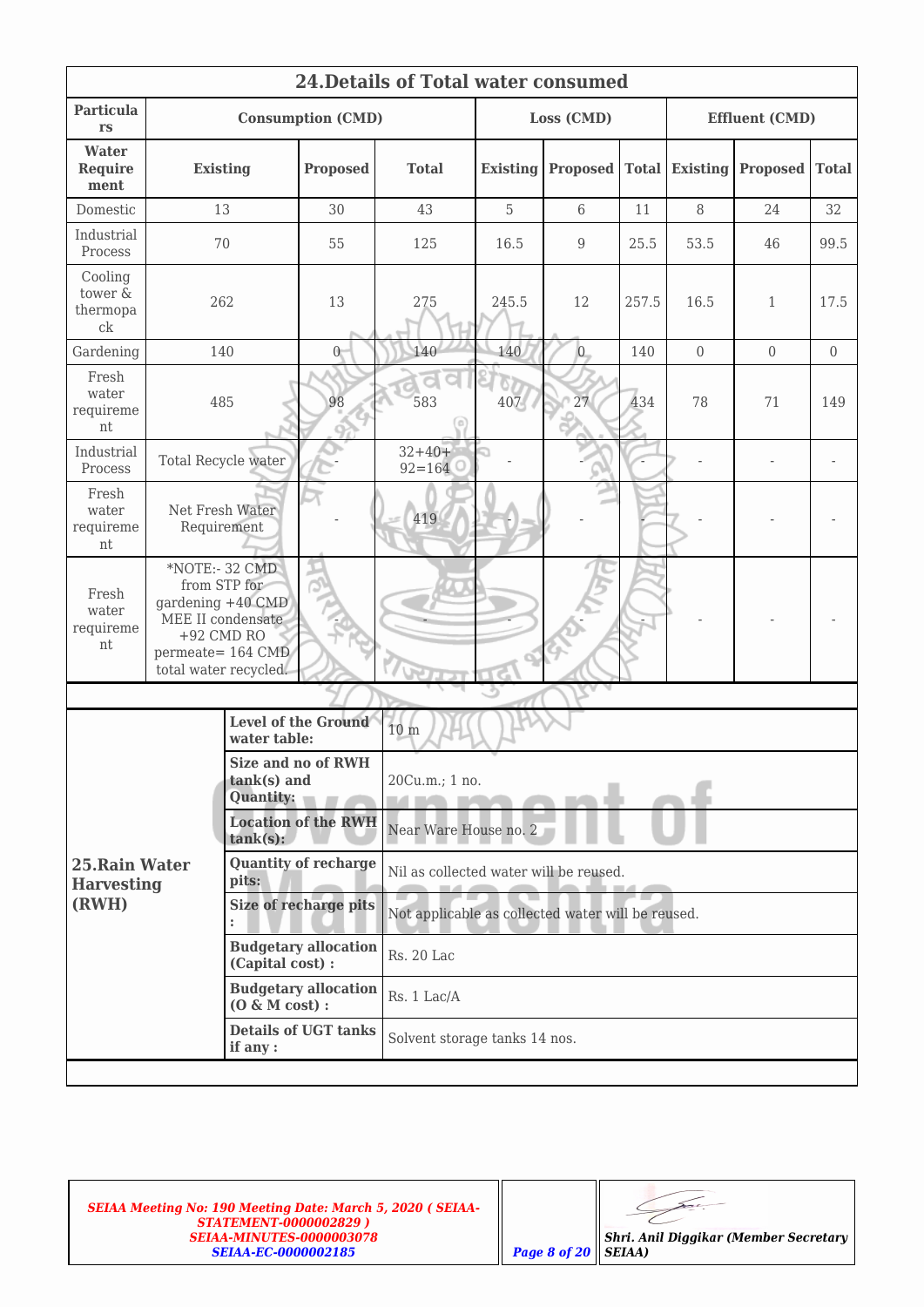|                            | Natural water<br>drainage pattern:              | Proper and separate storm water drains are already provided as per<br>natural slopes. |  |  |  |
|----------------------------|-------------------------------------------------|---------------------------------------------------------------------------------------|--|--|--|
| 26.Storm water<br>drainage | <b>Quantity of storm</b><br>water:              | 369.28 l/s                                                                            |  |  |  |
|                            | Size of SWD:                                    | $0.9$ m dia * 1200 Mtr length                                                         |  |  |  |
|                            |                                                 |                                                                                       |  |  |  |
|                            | Sewage generation<br>in KLD:                    | Existing: 8 CMD Proposed: 24 CMD Total: 32 CMD                                        |  |  |  |
|                            | <b>STP</b> technology:                          | Generated sewage will be treated in existing independent STP of 40<br>CMD capacity.   |  |  |  |
| 27. Sewage and             | <b>Capacity of STP</b><br>$(CMD)$ :             | 40 CMD x 1 no.                                                                        |  |  |  |
| <b>Waste water</b>         | <b>Location &amp; area of</b><br>the STP:       | Near Ware house                                                                       |  |  |  |
|                            | <b>Budgetary allocation</b><br>(Capital cost):  | Rs. 12.40 Cr                                                                          |  |  |  |
|                            | <b>Budgetary allocation</b><br>$(0 \& M cost):$ | Rs. 6.03 Cr/A                                                                         |  |  |  |



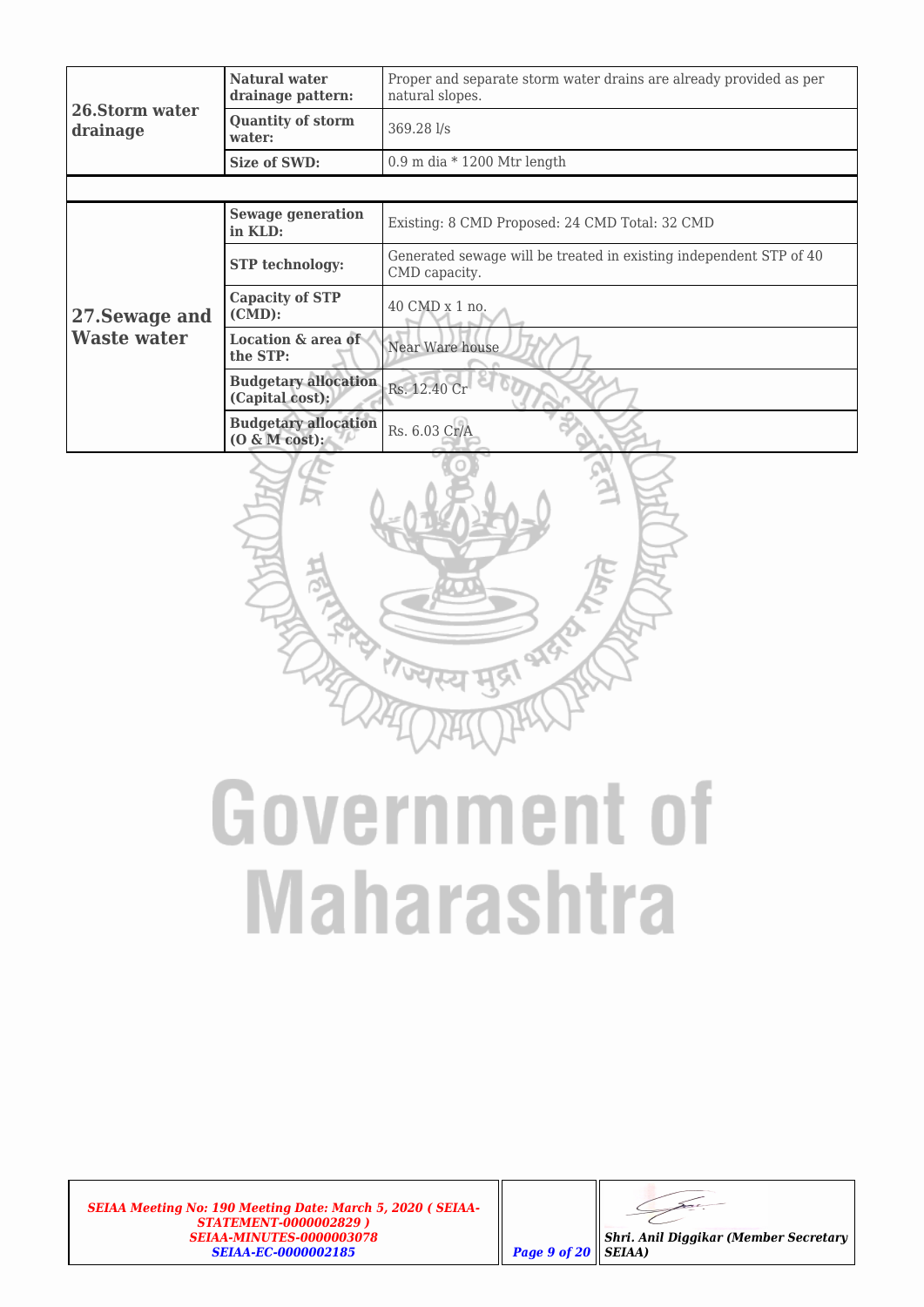|                                                              | 28. Solid waste Management                            |                                                                                                                                                                                                                                                                                                                                                                                                                                                                                                                                     |  |  |  |  |
|--------------------------------------------------------------|-------------------------------------------------------|-------------------------------------------------------------------------------------------------------------------------------------------------------------------------------------------------------------------------------------------------------------------------------------------------------------------------------------------------------------------------------------------------------------------------------------------------------------------------------------------------------------------------------------|--|--|--|--|
| <b>Waste generation in</b>                                   | <b>Waste generation:</b>                              | Demolition waste amounting to 7630 MT will be generated                                                                                                                                                                                                                                                                                                                                                                                                                                                                             |  |  |  |  |
| the Pre Construction<br>and Construction<br>phase:           | Disposal of the<br>construction waste<br>debris:      | In low lying area                                                                                                                                                                                                                                                                                                                                                                                                                                                                                                                   |  |  |  |  |
|                                                              | Dry waste:                                            | Hazardous Waste: • Discarded containers, PE Bags, HDPE, Fiber<br>drums-75 MT/A; • Batteries-3 MT/A; • E-waste-2000 nos./A; • Used<br>PPE/ Contaminated cotton waste/Insulation material- 5 MT/A; •<br>Insulated copper wire scrap or copper with PVC sheeting including<br>namely ISRI code material namely "Drid"- 5 MT/A . Components of<br>waste electrical & electronic assembly comprising accumulators &<br>other batteries- 2 MT/A. Non-hazardous waste: • Boiler Ash- 720 MT/A;<br>· Waste paper, card board etc.- 5 MT/A.  |  |  |  |  |
|                                                              | Wet waste:                                            | Hazardous Waste: • Used/spent oil- 6 MT/A; • Distillation Residue- 42<br>MT/A; • Spent Carbon from Process- 42.1 MT/A; • Spent carbon from<br>ETP-17 MT/A; • Spent catalyst (Raney Nickel)-32.9 MT/A; • Spent<br>Solvent-8748 MT/A; • Sludge from waste water treatment (WWTP)-240<br>MT/A; • Process residue and waste- 112 MT/A; • Spent Resin- 1 MT/A; •<br>MEE salts-1545 MT/A; • Off specification products-10 MT/A; • Date<br>expired products- 15 MT/A; . Oil & grease skimming- 2 MT/A; . Used<br>filter medium- 3 MT/A · P |  |  |  |  |
| <b>Waste generation</b><br>in the operation<br><b>Phase:</b> | <b>Hazardous waste:</b>                               | Hazardous Waste: • Used/spent oil- 6 MT/A; • Distillation Residue- 42<br>MT/A; • Spent Carbon from Process- 42.1 MT/A; • Spent carbon from<br>ETP-17 MT/A; · Spent catalyst (Raney Nickel)- 32.9 MT/A; · Spent<br>Solvent-8748 MT/A; • Sludge from waste water treatment (WWTP)-240<br>MT/A; • Process residue and waste-122 MT/A; • Spent Resin-1 MT/A; •<br>MEE salts-1545 MT/A; • Off specification products-10 MT/A; • Date<br>expired products- 15 MT/A; · Oil & grease skimming- 2 MT/A; · Used<br>filter medium- 3 MT/A · P  |  |  |  |  |
|                                                              | <b>Biomedical waste (If</b><br>applicable):           | $25$ Kg/A                                                                                                                                                                                                                                                                                                                                                                                                                                                                                                                           |  |  |  |  |
|                                                              | <b>STP Sludge (Dry</b><br>sludge):                    | Biological sludge= 72 MT/A                                                                                                                                                                                                                                                                                                                                                                                                                                                                                                          |  |  |  |  |
|                                                              | Others if any:                                        | $\bullet$ Battery waste = 3 MT/A $\bullet$ E waste = 2000 nos/A $\bullet$ Used PPE/<br>Contaminated cotton waste/Insulation material- 5 MT/A; • Insulated<br>copper wire scrap or copper with PVC sheeting including namely ISRI<br>code material namely "Drid"- 5 MT/A . Components of waste electrical<br>& electronic assembly comprising accumulators $\&$ other batteries. - 2<br>MT/A.                                                                                                                                        |  |  |  |  |
|                                                              | Dry waste:                                            | MPCB authorized party for reuse/ CHWTSDF                                                                                                                                                                                                                                                                                                                                                                                                                                                                                            |  |  |  |  |
|                                                              | Wet waste:                                            | CHWTSDF/To MPCB authorized recyclers/ Recover & reuse                                                                                                                                                                                                                                                                                                                                                                                                                                                                               |  |  |  |  |
|                                                              | Hazardous waste:                                      | CHWTSDF/To MPCB authorized recyclers/ Recover & reuse                                                                                                                                                                                                                                                                                                                                                                                                                                                                               |  |  |  |  |
| <b>Mode of Disposal</b><br>of waste:                         | <b>Biomedical waste (If</b><br>applicable):           | Sale to authorized medical waste disposal facility                                                                                                                                                                                                                                                                                                                                                                                                                                                                                  |  |  |  |  |
|                                                              | <b>STP Sludge (Dry</b><br>sludge):                    | Used as manure for gardening                                                                                                                                                                                                                                                                                                                                                                                                                                                                                                        |  |  |  |  |
|                                                              | Others if any:                                        | Sale to authorized vendors/Recyclers.                                                                                                                                                                                                                                                                                                                                                                                                                                                                                               |  |  |  |  |
|                                                              | Location(s):                                          | Near Plant 9 as indicated in Plot layout                                                                                                                                                                                                                                                                                                                                                                                                                                                                                            |  |  |  |  |
| <b>Area</b><br>requirement:                                  | Area for the storage<br>of waste & other<br>material: | Area for the storage of Hazardous waste 440 Sq.m.                                                                                                                                                                                                                                                                                                                                                                                                                                                                                   |  |  |  |  |
|                                                              | Area for machinery:                                   | No machinery for treatment of hazardous waste                                                                                                                                                                                                                                                                                                                                                                                                                                                                                       |  |  |  |  |
| <b>Budgetary allocation</b><br>(Capital cost and             | Capital cost:                                         | Rs. 25 lacs, which is Included in total capital cost                                                                                                                                                                                                                                                                                                                                                                                                                                                                                |  |  |  |  |
| O&M cost):                                                   | O & M cost:                                           | Rs. 617.97 Lacs/year                                                                                                                                                                                                                                                                                                                                                                                                                                                                                                                |  |  |  |  |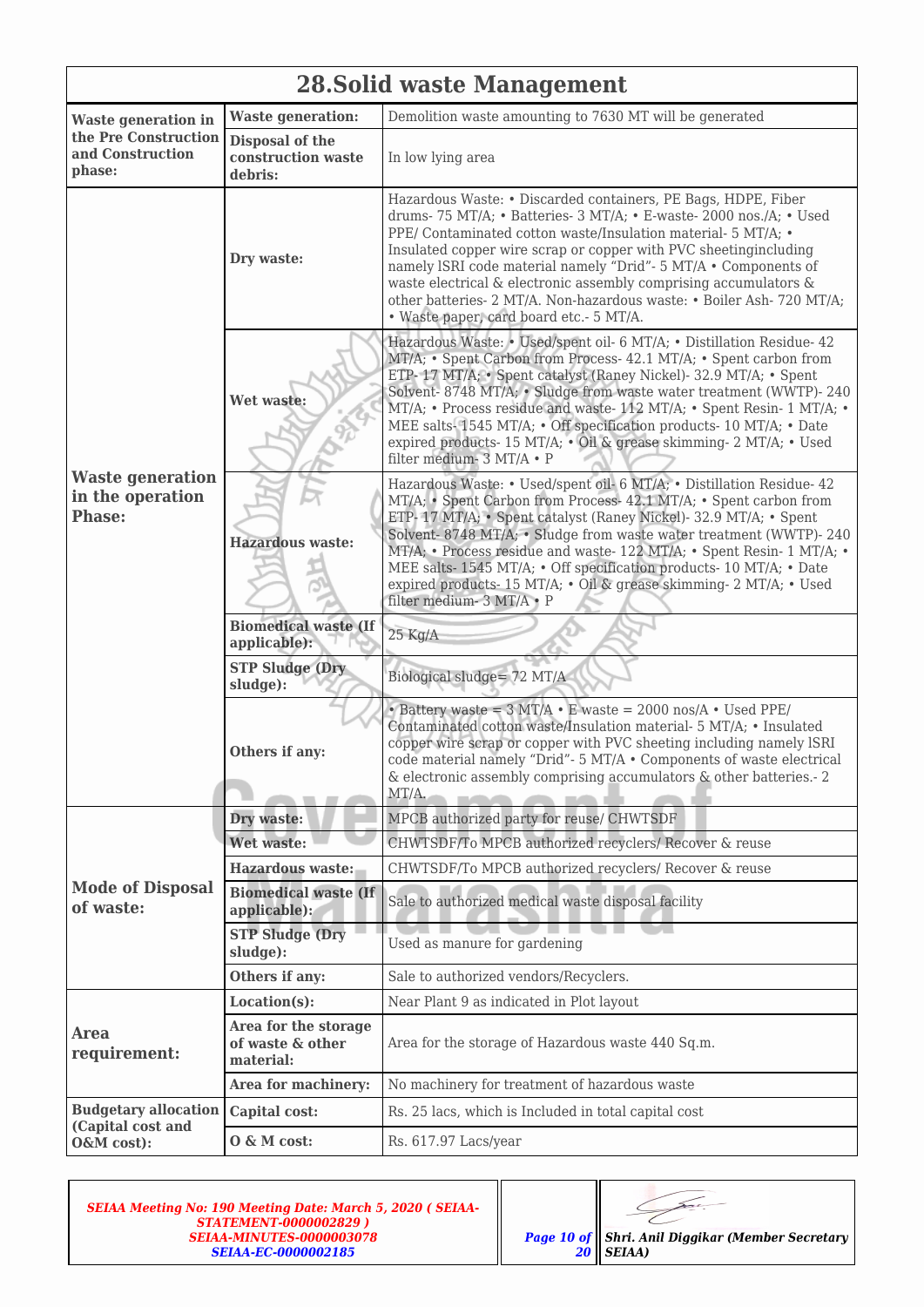| <b>29. Effluent Charecterestics</b>                                                                                                                                                                                                                                                                                                                                                                                                                                       |                                   |                                               |                                                                                                     |           |                                               |  |  |
|---------------------------------------------------------------------------------------------------------------------------------------------------------------------------------------------------------------------------------------------------------------------------------------------------------------------------------------------------------------------------------------------------------------------------------------------------------------------------|-----------------------------------|-----------------------------------------------|-----------------------------------------------------------------------------------------------------|-----------|-----------------------------------------------|--|--|
| <b>Serial</b><br><b>Number</b>                                                                                                                                                                                                                                                                                                                                                                                                                                            | <b>Parameters</b>                 | <b>Unit</b>                                   | <b>Inlet Effluent</b><br><b>Outlet Effluent</b><br><b>Charecterestics</b><br><b>Charecterestics</b> |           | <b>Effluent discharge</b><br>standards (MPCB) |  |  |
| 1                                                                                                                                                                                                                                                                                                                                                                                                                                                                         | pH                                | $-$                                           | $6 - 7$                                                                                             | $7 - 7.5$ | $7 - 7.5$                                     |  |  |
| $\overline{a}$                                                                                                                                                                                                                                                                                                                                                                                                                                                            | BOD3,27ºC                         | mg/L                                          | 3000-4000                                                                                           | < 100     | 100                                           |  |  |
| 3                                                                                                                                                                                                                                                                                                                                                                                                                                                                         | COD                               | mq/L                                          | 6000-8000                                                                                           | < 250     | < 250                                         |  |  |
| 4                                                                                                                                                                                                                                                                                                                                                                                                                                                                         | <b>TSS</b>                        | mg/L                                          | 100-300                                                                                             | < 100     | < 100                                         |  |  |
| 5                                                                                                                                                                                                                                                                                                                                                                                                                                                                         | <b>TDS</b>                        | mg/L                                          | 3000-3500                                                                                           | 1500-2000 | 1500-2000                                     |  |  |
| Amount of effluent generation<br>$(CMD)$ :                                                                                                                                                                                                                                                                                                                                                                                                                                |                                   | 117 CMD (Existing: 70 CMD + Proposed: 47 CMD) |                                                                                                     |           |                                               |  |  |
| Capacity of the ETP:                                                                                                                                                                                                                                                                                                                                                                                                                                                      |                                   | 125 CMD                                       |                                                                                                     |           |                                               |  |  |
| recycled:                                                                                                                                                                                                                                                                                                                                                                                                                                                                 | Amount of treated effluent        | RO permeate.                                  | 164 CMD= 32 CMD from STP for gardening +40 CMD MEE II condensate +92 CMD                            |           |                                               |  |  |
|                                                                                                                                                                                                                                                                                                                                                                                                                                                                           | Amount of water send to the CETP: |                                               | Not Applicable, ZLD Unit                                                                            |           |                                               |  |  |
|                                                                                                                                                                                                                                                                                                                                                                                                                                                                           | Membership of CETP (if require):  |                                               | Not applicable as unit is ZLD                                                                       |           |                                               |  |  |
| High TDS stream from process is treated in MEE I. MEE I condensate along with<br>low TDS stream from process and utilities blow downs is treated in conventional<br>ETP. Tertiary treated effluent is passed through RO. RO permeate is recycled and<br>Note on ETP technology to be used<br>reuse whereas RO reject is fed to MEE II.MEE II condensate is directly recycled &<br>reused thus making this a ZLD unit. Domestic effluent is treated in independent<br>STP. |                                   |                                               |                                                                                                     |           |                                               |  |  |
|                                                                                                                                                                                                                                                                                                                                                                                                                                                                           | Disposal of the ETP sludge        | to CHWTSDF                                    |                                                                                                     |           |                                               |  |  |
|                                                                                                                                                                                                                                                                                                                                                                                                                                                                           |                                   |                                               |                                                                                                     |           |                                               |  |  |

## **Government of Maharashtra**



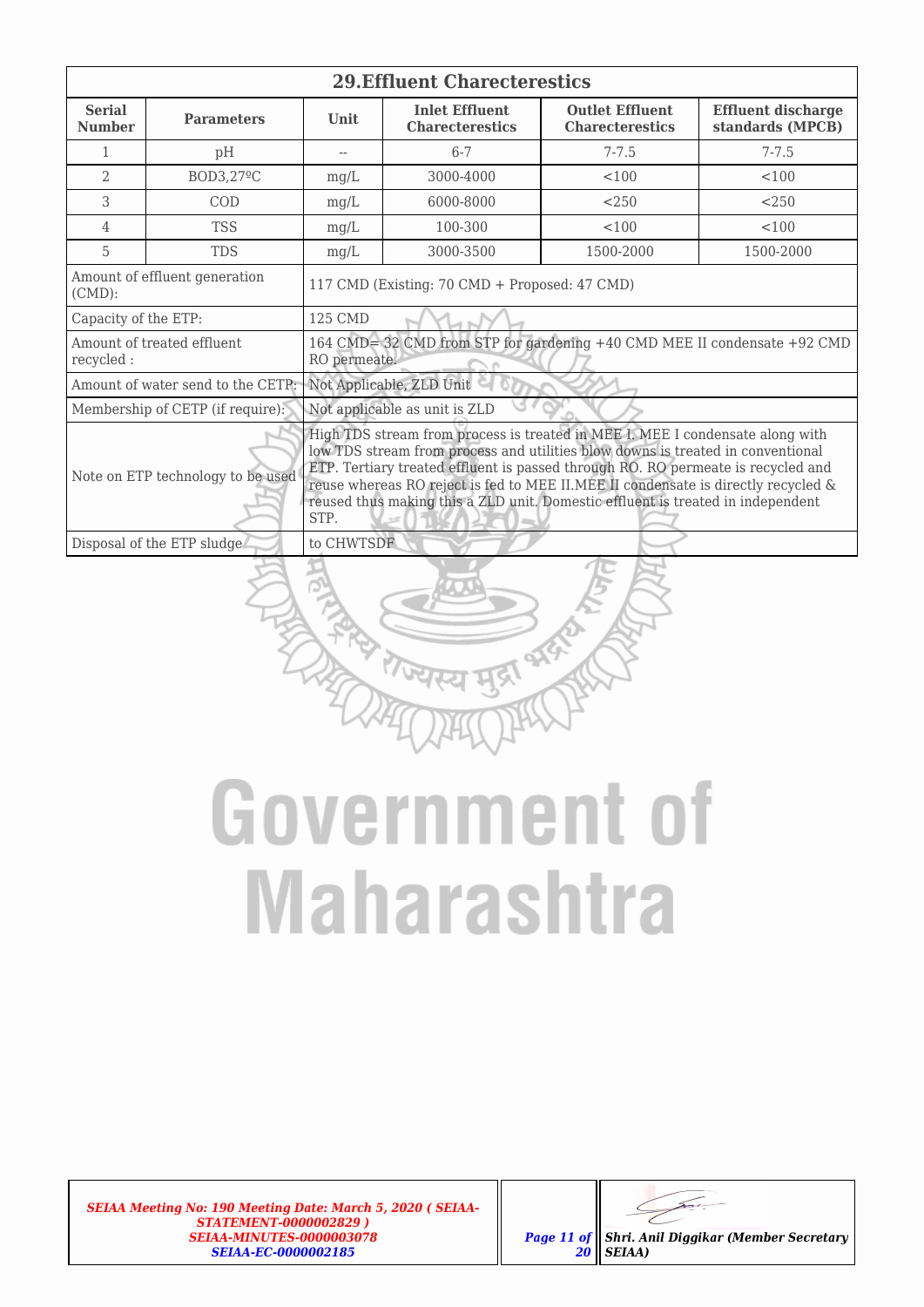| <b>30. Hazardous Waste Details</b> |                                                                                                                          |                         |              |                 |                 |                |                                         |  |
|------------------------------------|--------------------------------------------------------------------------------------------------------------------------|-------------------------|--------------|-----------------|-----------------|----------------|-----------------------------------------|--|
| <b>Serial</b><br><b>Number</b>     | <b>Description</b>                                                                                                       | Cat                     | <b>UOM</b>   | <b>Existing</b> | <b>Proposed</b> | <b>Total</b>   | <b>Method of Disposal</b>               |  |
| 1                                  | Used/spent oil                                                                                                           | 5.1                     | MT/A         | 30              | $(-) 24$        | 6              | Sale to authorized<br>Recycler          |  |
| 2                                  | <b>Distillation Residue</b>                                                                                              | 20.3                    | MT/A         | 8               | 34              | 42.0           | <b>CHWTSDF</b>                          |  |
| 3                                  | Spent Carbon from<br>process                                                                                             | 28.3                    | MT/A         | 42.1            |                 | 42.1           | <b>CHWTSDF</b>                          |  |
| 4                                  | Spent carbon from<br>ETP                                                                                                 | 35.3                    | MT/A         |                 | 17              | 17             | <b>CHWTSDF</b>                          |  |
| 5                                  | Spent Catalyst (Raney<br>Nickel)                                                                                         | 28.2                    | MT/A         | 32.9            |                 | 32.9           | Sale to authorized<br>Recycler          |  |
| 6                                  | Spent Solvent                                                                                                            | 28.6                    | MT/A         | 8640            | 108             | 8748           | Sale to authorized<br>Recycler/ CHWTSDF |  |
| 7                                  | Discarded containers,<br>PE Bags, HDPE, Fiber<br>drums                                                                   | 33.1                    | MT/A         | 32.8            | 42.2            | 75             | Sale to authorized<br>Recycler          |  |
| 8                                  | Sludge from waste<br>water treatment plant<br>(WWTP)                                                                     | 7 (.)<br>35.3           | MT/A         | 85              | 155             | 240            | <b>CHWTSDF</b>                          |  |
| 9                                  | Process Residue and<br>waste                                                                                             | 28.1                    | MT/A         |                 | 112             | 112            | <b>CHWTSDF</b>                          |  |
| 10                                 | <b>Spent Resin</b>                                                                                                       | 35.2                    | MT/A         |                 | $\mathbf{1}$    | $\mathbf{1}$   | <b>CHWTSDF</b>                          |  |
| 11                                 | <b>MEE Salts</b>                                                                                                         | 35.3                    | MT/A         |                 | 1545            | 1545           | <b>CHWTSDF</b>                          |  |
| 12                                 | Off Specification<br>Products                                                                                            | 28.4                    | MT/A         |                 | 10              | 10             | <b>CHWTSDF</b>                          |  |
| 13                                 | Date expired Products                                                                                                    | 28.5                    | MT/A         |                 | 15              | 15             | <b>CHWTSDF</b>                          |  |
| 14                                 | Oil & Grease<br>Skimming                                                                                                 | 35.4                    | MT/A         |                 | 2               | 2              | <b>CHWTSDF</b>                          |  |
| 15                                 | Used Filter medium                                                                                                       | 36.2                    | MT/A         |                 | $\overline{3}$  | 3              | <b>CHWTSDF</b>                          |  |
| 16                                 | Paint and Ink residue                                                                                                    | 21.1                    | MT/A         |                 | $\overline{2}$  | $\overline{2}$ | <b>CHWTSDF</b>                          |  |
| $17\,$                             | Chimney cleaning<br>residue                                                                                              | 35.1                    | MT/A         |                 | 5               | 5              | <b>CHWTSDF</b>                          |  |
| 18                                 | Other waste                                                                                                              | mir 20                  | na dat       |                 | m20             |                |                                         |  |
| 19                                 | <b>Batteries</b>                                                                                                         | <b>Not</b><br>Specified | MT/A         |                 | $\overline{3}$  | $\overline{3}$ | Sale to authorized<br>vendor/recycler   |  |
| 20                                 | E waste                                                                                                                  | Not<br>Specified        | $N$ os./ $A$ |                 | 2000            | 2000           | Sale to authorized<br>vendor/recycler   |  |
| 21                                 | Used PPE/<br>Contaminated cotton<br>waste/Insulation<br>material                                                         | <b>Not</b><br>Specified | MT/A         |                 |                 | $\overline{5}$ | Sale to authorized<br>vendor/recycler   |  |
| 22                                 | Insulated copper wire<br>scrap or copper with<br>PVC sheeting<br>including namely ISRI<br>code material namely<br>"Drid" | Not<br>Specified        | $\rm{MT}/A$  |                 | 5               | 5              | Sale to authorized<br>vendor/recycler   |  |
| 23                                 | Components of waste<br>electrical & electronic<br>assembly comprising<br>accumulators & other<br>batteries.              | Not<br>Specified        | MT/A         |                 | $\overline{2}$  | 2              | Sale to authorized<br>vendor/recycler   |  |
|                                    |                                                                                                                          |                         |              |                 |                 |                |                                         |  |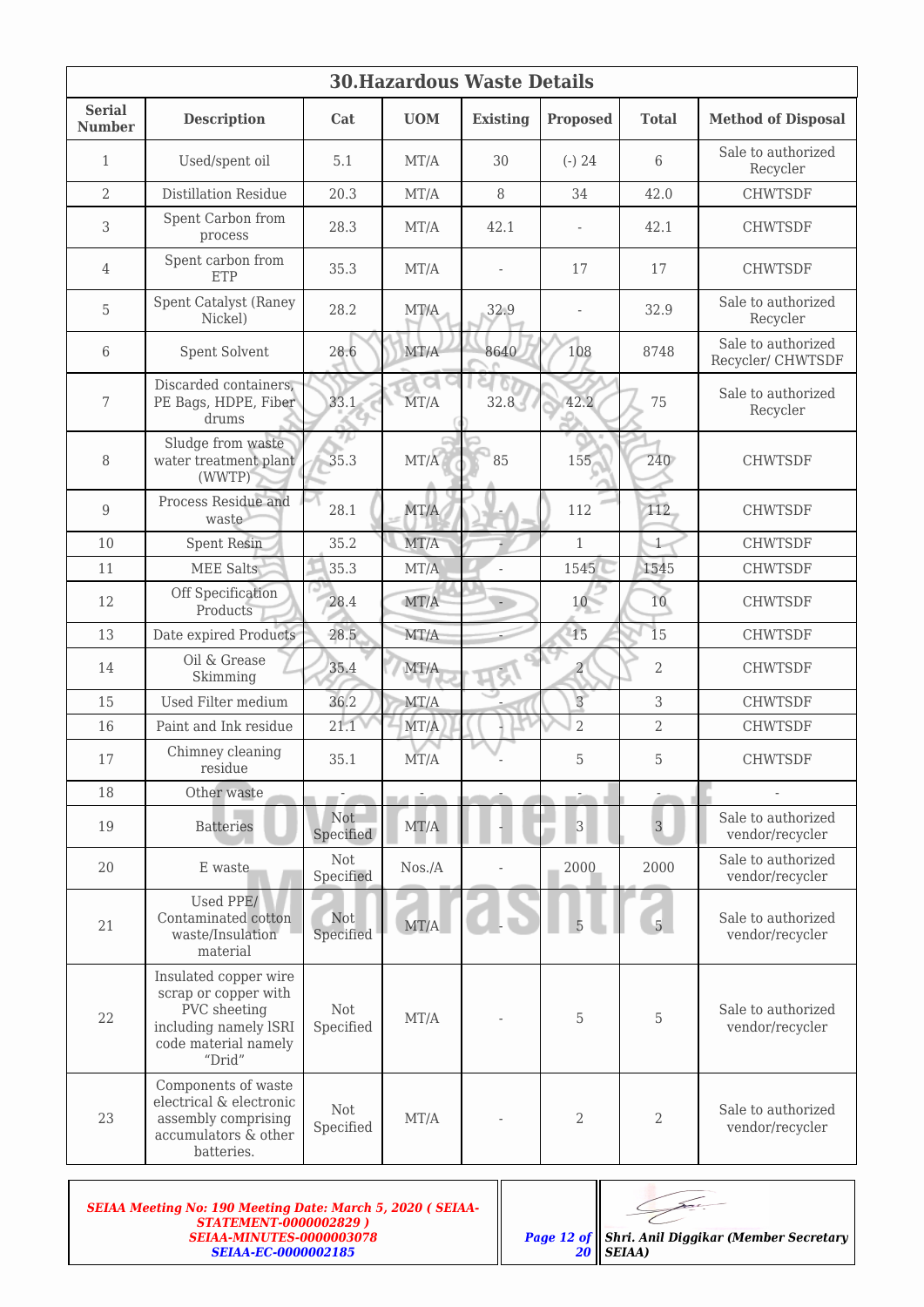| 24                             | Non-Hazardous waste                         | $\frac{1}{2}$                                           |                                       | $\overline{\phantom{0}}$           |                                       |                                    |                                                          |
|--------------------------------|---------------------------------------------|---------------------------------------------------------|---------------------------------------|------------------------------------|---------------------------------------|------------------------------------|----------------------------------------------------------|
| 25                             | Boiler Ash                                  | Not<br>Specified                                        | MT/A                                  | 720                                |                                       | 720                                | Sale to brick<br>manufacturer                            |
| 26                             | <b>Biological Sludge from</b><br><b>STP</b> | Not<br>Specified                                        | MT/A                                  | 72                                 |                                       | 72                                 | Used as Manure in<br>gardening                           |
| 27                             | Waste paper, card<br>board etc.             | Not<br>Specified                                        | MT/A                                  |                                    | 5                                     | 5                                  | Sale to recycler                                         |
| 28                             | <b>Biomedical Waste</b>                     | <b>Not</b><br>Specified                                 | Kg/A                                  |                                    | 25                                    | 25                                 | Sale to authorized<br>medical waste disposal<br>facility |
|                                |                                             |                                                         |                                       | <b>31. Stacks emission Details</b> |                                       |                                    |                                                          |
| <b>Serial</b><br><b>Number</b> | <b>Section &amp; units</b>                  | <b>Fuel Used with</b>                                   | Quantity                              | <b>Stack No.</b>                   | Height<br>from<br>ground<br>level(m)  | <b>Internal</b><br>diameter<br>(m) | <b>Temp. of Exhaust</b><br><b>Gases</b>                  |
| $\mathbf{1}$                   | Existing 15 TPH Boiler                      |                                                         |                                       | $\mathbf{1}$                       | 30 m                                  | $0.96$ m                           | 125o C                                                   |
| 2                              | Existing 12 TPH Boiler<br>(Stand-by)        | 40 TPD Briquette is                                     | for 15 TPH and 12<br>TPH both boilers | 1                                  | 30 <sub>m</sub>                       | $0.75$ m                           | 125 <sub>0</sub> C                                       |
| 3                              | <b>Existing 5 TPH Boiler</b><br>(Stand-by)  |                                                         |                                       | $\triangle 1$                      | 36 m                                  | 0.65 <sub>m</sub>                  | 125 <sub>o</sub> C                                       |
| 4                              | <b>Existing 8 TPH Boiler</b><br>(Stand-by)  | 8 TPD FO is for both 5<br>TPH and 8 TPH both<br>boilers |                                       |                                    | 46 m                                  | $0.65$ m                           | 125o C                                                   |
| 5                              | *DG set $1010$ KVA x 4<br>nos. (Proposed)   | 646.76 kg/hr HSD                                        |                                       | 1 each                             | 13 m each<br>above<br>enclosure       | $0.35$ m                           | 135 <sub>0</sub> C                                       |
| 6                              | DG set 750 KVA<br>(Existing)                | 150 kg/hr HSD                                           |                                       | 1<br>т                             | 11 <sub>m</sub><br>above<br>enclosure | $0.85$ m                           | 135 <sub>0</sub> C                                       |
| 7                              | *DG set 1510 KVA x 2<br>nos. (Proposed)     |                                                         | 537.76 kg/hr HSD                      | 1 each                             | 12 m<br>above<br>enclosure            | $0.35$ m                           | 135o C                                                   |
| 8                              | Process stack                               | Water/ Aqueous Media                                    |                                       |                                    | 1.8 <sub>m</sub>                      | 0.3 <sub>m</sub>                   | 45-50o C                                                 |
| 9                              | Process stack                               | Water/ Aqueous Media                                    |                                       | $\mathbf{1}$                       | $2\ \mathrm{m}$                       | $0.225 \text{ m}$                  | 45-50o C                                                 |
| 10                             | Process stack                               |                                                         | Water/ Aqueous Media                  | $1\,$                              | 3 <sub>m</sub>                        | 0.45 <sub>m</sub>                  | 45-50o C                                                 |
| 11                             | Process stack                               |                                                         | Water/ Aqueous Media                  | $\mathbf{1}$                       | $2.2 \text{ m}$                       | $0.15$ m                           | 45-50o C                                                 |
| 12                             | Process stack                               | Water/Aqueous Media                                     |                                       | $\mathbf{1}$                       | 1.7 <sub>m</sub>                      | 0.3 <sub>m</sub>                   | 45-50o C                                                 |
| 13                             | Process stack                               |                                                         | Water/ Aqueous Media                  | $\mathbf{1}$                       | 4.57 m                                | $0.45$ m                           | 45-50o C                                                 |
| 14                             | Process stack                               | Water/ Aqueous Media                                    |                                       | $\mathbf{1}$                       | $4.8 \text{ m}$                       | $0.15 \text{ m}$                   | 45-50o C                                                 |
| 15                             | Process stack                               |                                                         | Water/ Aqueous Media                  | $\overline{1}$                     | 5.545 m                               | 0.3 <sub>m</sub>                   | 45-50o C                                                 |
| 16                             | Process stack x 6 nos.                      | Water/ Aqueous Media                                    |                                       | 1 each                             | 4.3 m<br>each                         | $0.45$ m<br>each                   | 45-50o C                                                 |
| 17                             | Process stack                               | Water/ Aqueous Media                                    |                                       | $\mathbf{1}$                       | $6.4~\mathrm{m}$                      | $0.45$ m                           | 45-50o C                                                 |
| 18                             | Process stack                               | Water/ Aqueous Media                                    |                                       | $\mathbf{1}$                       | $9.2 \text{ m}$                       | $0.45~\mathrm{m}$                  | 45-50o C                                                 |
| 19                             | Process stack                               |                                                         | Water/ Aqueous Media                  | $\,1$                              | $4.57~\mathrm{m}$                     | $0.45~\mathrm{m}$                  | 45-50o C                                                 |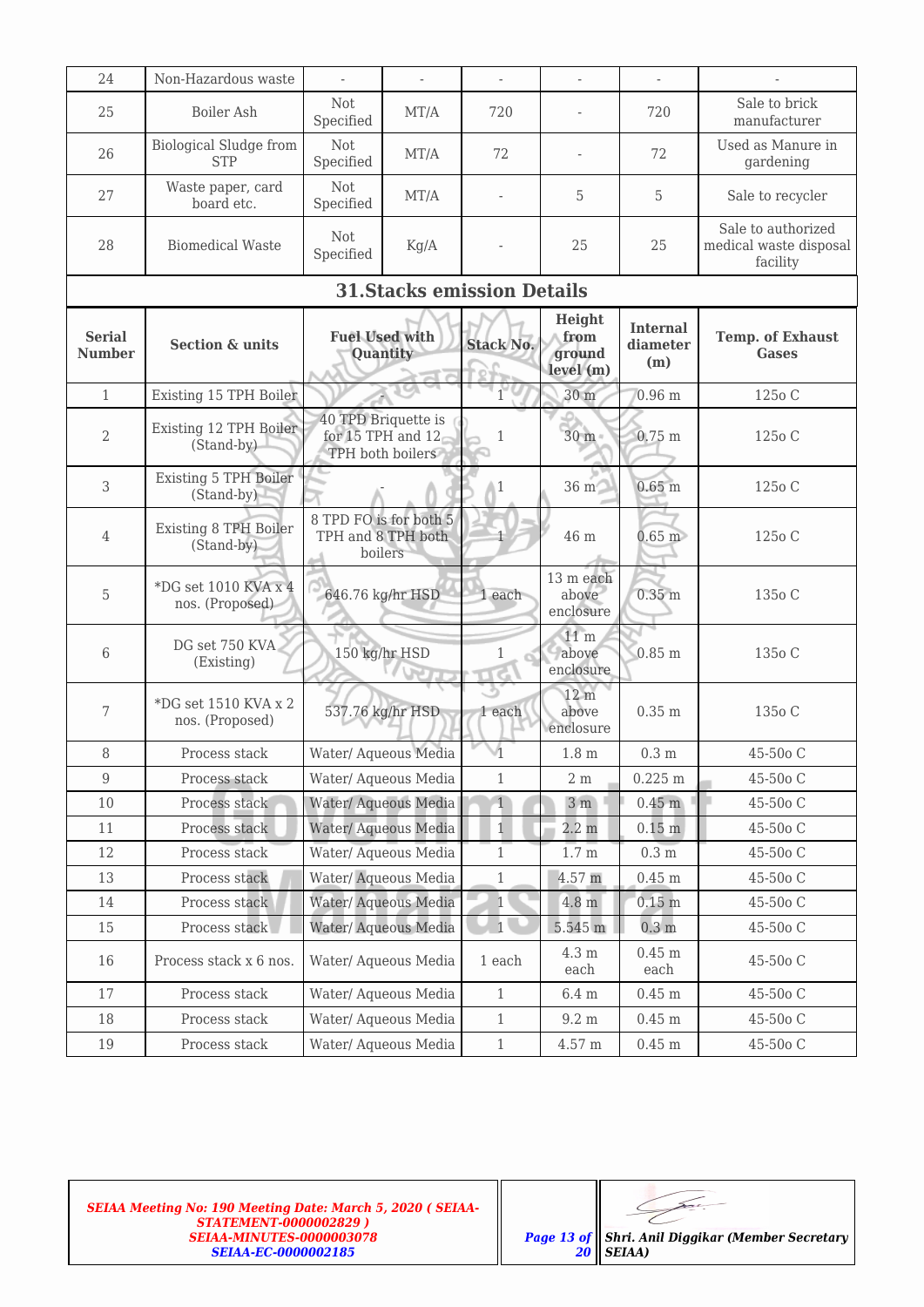| 20                                       |              | *Note-a)Existing DG<br>set-320 KVA x2 nos.<br>and 500 KVA x 2 nos.<br>will be replaced by 4<br>nos. of DG sets of<br>1010 KVA each. b)<br>Existing DG of 1000<br>KVA will be replaced<br>by proposed DG of<br>1510 KVA. |                                                  |                                                   |                 |                                                      |              |  |  |  |
|------------------------------------------|--------------|-------------------------------------------------------------------------------------------------------------------------------------------------------------------------------------------------------------------------|--------------------------------------------------|---------------------------------------------------|-----------------|------------------------------------------------------|--------------|--|--|--|
|                                          |              |                                                                                                                                                                                                                         | 32. Details of Fuel to be used                   |                                                   |                 |                                                      |              |  |  |  |
| <b>Serial</b><br><b>Number</b>           |              | <b>Type of Fuel</b>                                                                                                                                                                                                     | <b>Existing</b>                                  |                                                   | <b>Proposed</b> |                                                      | <b>Total</b> |  |  |  |
| $\mathbf{1}$                             |              | Briquette                                                                                                                                                                                                               | 30 TPD                                           |                                                   | 10 TPD          |                                                      | 40 TPD       |  |  |  |
| 2                                        |              | FO                                                                                                                                                                                                                      | 8 TPD                                            |                                                   |                 |                                                      | 8 TPD        |  |  |  |
| 3                                        |              | <b>HSD</b>                                                                                                                                                                                                              | 572 kg/hr                                        |                                                   | 978 kg/hr       |                                                      | 1550 kg/hr   |  |  |  |
| 33. Source of Fuel                       |              |                                                                                                                                                                                                                         | <b>Local Market</b>                              |                                                   |                 |                                                      |              |  |  |  |
|                                          |              | 34. Mode of Transportation of fuel to site                                                                                                                                                                              | by road                                          |                                                   |                 |                                                      |              |  |  |  |
|                                          |              |                                                                                                                                                                                                                         |                                                  | ⋒                                                 |                 |                                                      |              |  |  |  |
|                                          |              |                                                                                                                                                                                                                         | 35.Energy                                        |                                                   |                 |                                                      |              |  |  |  |
|                                          |              | <b>Source of power</b><br>supply:                                                                                                                                                                                       | <b>MSEDCL</b>                                    |                                                   |                 |                                                      |              |  |  |  |
|                                          |              | <b>During Construction</b><br><b>Phase: (Demand</b><br>Load)                                                                                                                                                            | In-house                                         |                                                   |                 |                                                      |              |  |  |  |
|                                          |              | DG set as Power<br>back-up during<br>construction phase                                                                                                                                                                 | In-house                                         |                                                   |                 |                                                      |              |  |  |  |
|                                          |              | <b>During Operation</b><br>phase (Connected<br>load):                                                                                                                                                                   | 5000 KVA                                         |                                                   |                 |                                                      |              |  |  |  |
| requirement:                             | <b>Power</b> | <b>During Operation</b><br>phase (Demand<br>load):                                                                                                                                                                      | <b>4000 KVA</b>                                  |                                                   |                 |                                                      |              |  |  |  |
|                                          |              | <b>Transformer:</b>                                                                                                                                                                                                     |                                                  |                                                   |                 | 2500 KVA x 1nos. 1250 KVA x 1 nos. 1500 KVA x 4 nos. |              |  |  |  |
|                                          |              | <b>DG</b> set as Power<br>back-up during<br>operation phase:                                                                                                                                                            |                                                  | 1010 KVA × 4 Nos. 1510 KVA× 2 No. 750 KVA × 1 No. |                 |                                                      |              |  |  |  |
|                                          |              | <b>Fuel used:</b>                                                                                                                                                                                                       |                                                  | HSD 1550 kg/hr                                    |                 |                                                      |              |  |  |  |
|                                          |              | <b>Details of high</b><br>tension line passing<br>Not Applicable<br>through the plot if<br>any:                                                                                                                         |                                                  |                                                   |                 |                                                      |              |  |  |  |
|                                          |              |                                                                                                                                                                                                                         | <b>Energy saving by non-conventional method:</b> |                                                   |                 |                                                      |              |  |  |  |
|                                          |              | 63 KW of electricity will get generated by using solar panels                                                                                                                                                           |                                                  |                                                   |                 |                                                      |              |  |  |  |
|                                          |              |                                                                                                                                                                                                                         | 36. Detail calculations & % of saving:           |                                                   |                 |                                                      |              |  |  |  |
| <b>Serial</b><br><b>Number</b>           |              | <b>Energy Conservation Measures</b>                                                                                                                                                                                     |                                                  | Saving %                                          |                 |                                                      |              |  |  |  |
| 1                                        |              | Electricity will get generated by using solar panels                                                                                                                                                                    |                                                  |                                                   |                 | 63 KWp (1.97%)                                       |              |  |  |  |
| 37. Details of pollution control Systems |              |                                                                                                                                                                                                                         |                                                  |                                                   |                 |                                                      |              |  |  |  |

| <b>SEIAA Meeting No: 190 Meeting Date: March 5, 2020 (SEIAA-</b><br><b>STATEMENT-0000002829)</b> |                                                         |
|--------------------------------------------------------------------------------------------------|---------------------------------------------------------|
| <b>SEIAA-MINUTES-0000003078</b>                                                                  | <b>Page 14 of Shri. Anil Diggikar (Member Secretary</b> |
| <b>SEIAA-EC-0000002185</b>                                                                       | $20$    SEIAA)                                          |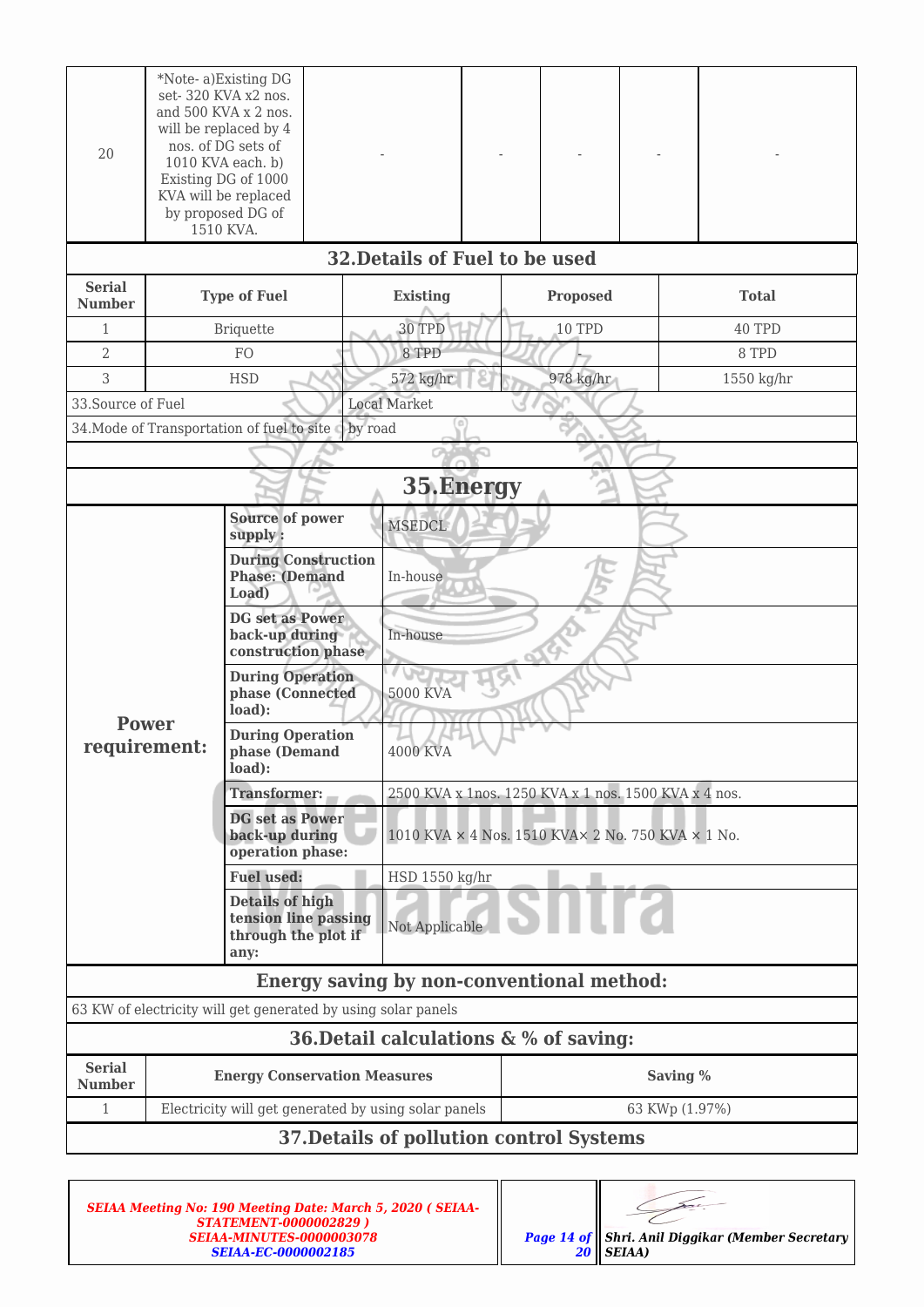| <b>Source</b>                  | <b>Existing pollution control system</b>                          |                                                                               |                                                                                                                                                                                         |                                                                                    |  | <b>Proposed to be installed</b>         |                                                               |  |      |
|--------------------------------|-------------------------------------------------------------------|-------------------------------------------------------------------------------|-----------------------------------------------------------------------------------------------------------------------------------------------------------------------------------------|------------------------------------------------------------------------------------|--|-----------------------------------------|---------------------------------------------------------------|--|------|
| Air                            | Multi-cyclone followed by Bag filter, stack of<br>adequate height |                                                                               |                                                                                                                                                                                         |                                                                                    |  | Stack of adequate height                |                                                               |  |      |
| Water                          | ETP, RO &MEE and STP                                              |                                                                               |                                                                                                                                                                                         |                                                                                    |  | Automation & betterment of ETP, MEE, RO |                                                               |  |      |
| Noise                          |                                                                   |                                                                               | Acoustic enclosure for DG set                                                                                                                                                           |                                                                                    |  |                                         | Acoustic enclosure for DG set                                 |  |      |
| Solid<br>Waste                 |                                                                   | Disposal to CHWTSDF/ Sale to authorized Recycler                              |                                                                                                                                                                                         |                                                                                    |  |                                         | Disposal to CHWTSDF/ Sale to authorized Recycler              |  |      |
|                                | <b>Budgetary allocation</b>                                       | Capital cost:                                                                 |                                                                                                                                                                                         | 1715 Lacs                                                                          |  |                                         |                                                               |  |      |
|                                | (Capital cost and<br>O&M cost):                                   | $0 \& M cost:$                                                                |                                                                                                                                                                                         | 549.3 Lacs/Annum                                                                   |  |                                         |                                                               |  |      |
|                                |                                                                   |                                                                               |                                                                                                                                                                                         |                                                                                    |  |                                         | <b>38. Environmental Management plan Budgetary Allocation</b> |  |      |
|                                |                                                                   |                                                                               |                                                                                                                                                                                         |                                                                                    |  | a) Construction phase (with Break-up):  |                                                               |  |      |
| <b>Serial</b><br><b>Number</b> |                                                                   | <b>Attributes</b>                                                             |                                                                                                                                                                                         | Parameter                                                                          |  |                                         | <b>Total Cost per annum (Rs. In Lacs)</b>                     |  |      |
| 1                              |                                                                   | Dust                                                                          | Air Pollution                                                                                                                                                                           |                                                                                    |  |                                         | 1.0                                                           |  |      |
| $\overline{2}$                 |                                                                   | Debris                                                                        | Solid Waste                                                                                                                                                                             |                                                                                    |  |                                         | 1.0                                                           |  |      |
| 3                              |                                                                   | Construction<br>equipment                                                     |                                                                                                                                                                                         | Noise Pollution                                                                    |  |                                         | 0.5                                                           |  |      |
|                                |                                                                   |                                                                               |                                                                                                                                                                                         |                                                                                    |  | b) Operation Phase (with Break-up):     |                                                               |  |      |
| <b>Serial</b><br><b>Number</b> |                                                                   | Component                                                                     | <b>Description</b>                                                                                                                                                                      |                                                                                    |  | <b>Capital cost Rs. In</b><br>Lacs      | <b>Operational and Maintenance</b><br>cost (Rs. in Lacs/yr)   |  |      |
| $\mathbf{1}$                   |                                                                   | Air pollution control                                                         | Stack, Multi cyclone<br>and Bag filter                                                                                                                                                  |                                                                                    |  | 390.0                                   | 13.0                                                          |  |      |
| 2                              |                                                                   | Water pollution<br>control                                                    |                                                                                                                                                                                         | Automation &<br>betterment of ETP,<br>MEE, RO and STP                              |  | 1240.0                                  | 385.0                                                         |  |      |
| 3                              |                                                                   | Noise pollution<br>Control                                                    | Acoustic enclosure<br>and regular<br>maintenance                                                                                                                                        |                                                                                    |  | 60.0                                    | 0.3                                                           |  |      |
| 4                              |                                                                   | Occupational Health                                                           | Medical checkup,<br>Health insurance<br>policy, Medical staff<br>charges, First aid<br>facilities,<br>consumables, In-house<br>first aid room, Other<br>infrastructure and<br>Equipment |                                                                                    |  | 75.0                                    | 16.0                                                          |  |      |
| 5                              |                                                                   | Environmental<br>Monitoring Budget<br>including carbon and<br>water footprint |                                                                                                                                                                                         | Environmental<br>Monitoring, Carbon<br>Footprint and Water<br>Footprint monitoring |  |                                         |                                                               |  | 10.0 |
| 6                              |                                                                   | Hazardous waste<br>Storage & disposal                                         | Storage,<br>Transportation and<br>disposal                                                                                                                                              |                                                                                    |  | 25                                      | 151.0                                                         |  |      |
| 7                              |                                                                   | Green belt                                                                    |                                                                                                                                                                                         | Maintenance of Green<br>belt                                                       |  | 20                                      | 5.9                                                           |  |      |
| 8                              |                                                                   | <b>Mitigation Measures</b><br>for LCA                                         |                                                                                                                                                                                         | Installation of solar<br>Panels                                                    |  | 31.5<br>1.0                             |                                                               |  |      |
| 9                              |                                                                   | Carbon Footprint<br>Monitoring                                                |                                                                                                                                                                                         | Measures taken to<br>reduce carbon<br>footprint                                    |  | 1.0                                     | 0.2                                                           |  |      |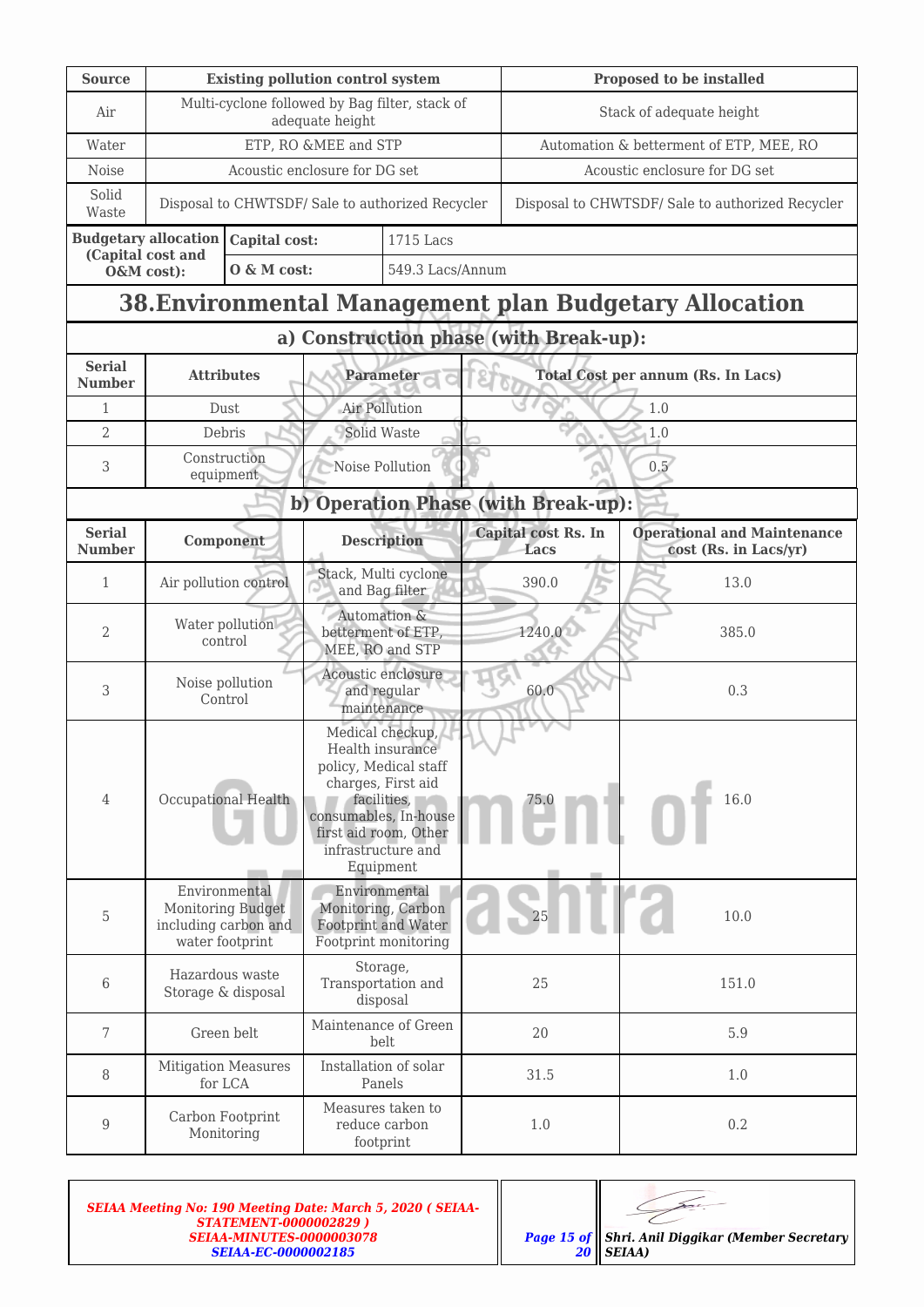| 10                         | Water Footprint<br>Monitoring                                                 |                                |              | Measures taken to<br>reduce water footprint |                 | 1.5                                                                                              |                                        | 0.2        |                                   |                                   |  |  |
|----------------------------|-------------------------------------------------------------------------------|--------------------------------|--------------|---------------------------------------------|-----------------|--------------------------------------------------------------------------------------------------|----------------------------------------|------------|-----------------------------------|-----------------------------------|--|--|
| 11                         |                                                                               | Total                          |              |                                             |                 | 1869.0                                                                                           |                                        |            |                                   | 582.6                             |  |  |
|                            | 39. Storage of chemicals (inflamable/explosive/hazardous/toxic<br>substances) |                                |              |                                             |                 |                                                                                                  |                                        |            |                                   |                                   |  |  |
| <b>Description</b>         |                                                                               | <b>Status</b>                  | Location     | <b>Storage</b><br>Capacity<br>in MT         |                 | Maximum<br><b>Quantity</b><br>of<br><b>Storage</b><br>at any<br>point of<br>time in<br><b>MT</b> | Consumption<br>/ Month in<br><b>MT</b> |            | <b>Source of</b><br><b>Supply</b> | <b>Means of</b><br>transportation |  |  |
| Xylene                     |                                                                               | Liquid                         | RM warehouse | $200$ lit                                   |                 | 1000 lit                                                                                         |                                        | 29000 Lit  | Local                             | Road                              |  |  |
| Toluene                    |                                                                               | Liquid                         | RM warehouse |                                             | 15 KL           | 15 KL                                                                                            |                                        | 38850 Lit  | Local                             | Road                              |  |  |
| Tetrahydrofuran            |                                                                               | Liquid                         | RM warehouse |                                             | <b>15KL</b>     | 30KL                                                                                             |                                        | 26400 Lit  | Local                             | Road                              |  |  |
| Petroleum Ether            |                                                                               | Liquid                         | RM warehouse |                                             | 200 lit         | 500 lit                                                                                          |                                        | 25819 Lit  | Local                             | Road                              |  |  |
| Methanol                   |                                                                               | Liquid                         | RM warehouse | <b>15KL</b>                                 |                 | 45KL                                                                                             |                                        | 232045 Lit | Local                             | Road                              |  |  |
| Methylene dichloride       |                                                                               | Liquid                         | RM warehouse |                                             | <b>15KL</b>     | <b>15KL</b>                                                                                      |                                        | 88275 Lit  | Local                             | Road                              |  |  |
| Isopropyl alcohol          |                                                                               | Liquid                         | RM warehouse | <b>15KL</b>                                 |                 | 45KL                                                                                             |                                        | 42302 Lit  | Local                             | Road                              |  |  |
| Hexane                     |                                                                               | Liquid                         | RM warehouse |                                             | 200 lit         | $2000$ lit                                                                                       | 5100 Lit                               |            | Local                             | Road                              |  |  |
| Acetone                    |                                                                               | Liquid                         | RM warehouse | <b>15KL</b>                                 |                 | 30KL                                                                                             | 56520 Lit                              |            | Local                             | Road                              |  |  |
| 1,4 Dioxane                |                                                                               | Liquid                         | RM warehouse | 200 lit                                     |                 | 1000 lit                                                                                         | 26230 Lit                              |            | Local                             | Road                              |  |  |
| Hexane                     |                                                                               | Liquid                         | RM warehouse | 200 lit                                     |                 | 2000 lit                                                                                         |                                        | 3600 Lit   | Local                             | Road                              |  |  |
| Diisopropylether           |                                                                               | Liquid                         | RM warehouse |                                             | 200 lit         | 2000 lit                                                                                         |                                        | 5800 Lit   | Local                             | Road                              |  |  |
| Ethyl acetate              |                                                                               | Liquid                         | RM warehouse |                                             | 200 lit         | 3000 lit                                                                                         |                                        | 13000 Lit  | Local                             | Road                              |  |  |
| Diethyl ether              |                                                                               | Liquid                         | RM warehouse |                                             | 200 lit         | 1000 lit                                                                                         |                                        | 9400 Lit   | Local                             | Road                              |  |  |
| Dimethyl formamide         |                                                                               | Liquid                         | RM warehouse |                                             | $200$ lit       | 5000 lit                                                                                         |                                        | 30260 Lit  | Local                             | Road                              |  |  |
| N,N dimethyl<br>acetamide  |                                                                               | Liquid                         | RM warehouse |                                             | $200$ lit       | $2000$ lit                                                                                       |                                        | 6300 Lit   | Local                             | Road                              |  |  |
| Dicyanodiamide             |                                                                               | Solid                          | RM warehouse | 30 Kg                                       |                 | $500 \text{ kg}$                                                                                 | 30405 Kg                               |            | Local                             | Road                              |  |  |
| Dimethyl amine Hcl         |                                                                               | Solid                          | RM warehouse |                                             | 30 Kg           | 500 kg                                                                                           |                                        | 35878 Kg   | Local                             | Road                              |  |  |
| 4 Methoxy ethyl<br>phenol  |                                                                               | Solid                          | RM warehouse | 200 kg                                      |                 | 2000 kg                                                                                          |                                        | 5242 Kg    | Local                             | Road                              |  |  |
| Epichlorohydrin            |                                                                               | Solid                          | RM warehouse |                                             | $200$ kg        | 5000 kg                                                                                          |                                        | 4106 Kg    | Local                             | Road                              |  |  |
| Cyclohexanone              |                                                                               | Solid                          | RM warehouse |                                             | $200$ kg        | 5000 kg                                                                                          |                                        | 8196 Kg    | Local                             | Road                              |  |  |
| Mesalamine crude           |                                                                               | Solid                          | RM warehouse |                                             | 50 kg           | 20 MT                                                                                            |                                        | 7654 Kg    | Local                             | Road                              |  |  |
| Sodium hydroxide<br>flakes |                                                                               | Solid                          | RM warehouse |                                             | 30 Kg           | 1000 kg                                                                                          |                                        | 49655 Kg   | Local                             | Road                              |  |  |
| Hydrochloric acid          |                                                                               | Solid                          | RM warehouse |                                             | $50$ kg         | 3000 kg                                                                                          |                                        | 58505 Kg   | Local                             | Road                              |  |  |
| Gabapentin stage III       |                                                                               | Solid                          | RM warehouse |                                             | $50$ kg         | 35 MT                                                                                            |                                        | 41360 Kg   | Local                             | Road                              |  |  |
| Sodium chloride            |                                                                               | Solid                          | RM warehouse |                                             | 30 Kg           | 1000 kg                                                                                          |                                        | 3950 Kg    | Local                             | Road                              |  |  |
| Paraformaldehyde           |                                                                               | Solid                          | RM warehouse | 200 kg                                      |                 | 5000 kg                                                                                          |                                        | 36190 Kg   | Local                             | Road                              |  |  |
| Mono isopropyl amine       |                                                                               | Solid<br>RM warehouse<br>30 Kg |              |                                             | 2000 kg         |                                                                                                  | 50830 Kg                               | Local      | Road                              |                                   |  |  |
| sodium sulphate            |                                                                               | Solid                          | RM warehouse |                                             | 30 Kg           | 500 kg                                                                                           |                                        | 11803 Kg   | Local                             | Road                              |  |  |
| M-Bromoanisole             |                                                                               | Solid                          | RM warehouse |                                             | $50\;{\rm lit}$ | 500 kg                                                                                           |                                        | 59016 Kg   | Local                             | Road                              |  |  |
| Ammonium chloride          |                                                                               | Solid                          | RM warehouse |                                             | 30 Kg           | 2000 kg                                                                                          |                                        | 63344 Kg   | Local                             | Road                              |  |  |
| Activated carbon           |                                                                               | Solid                          | RM warehouse |                                             | 30 Kg           | 1000 kg                                                                                          |                                        | 4000 Kg    | Local                             | Road                              |  |  |
| Sodium<br>hyphophosphate   |                                                                               | Solid                          | RM warehouse |                                             | 50 Kg           | 1000 kg                                                                                          |                                        | 736 Kg     | Local                             | Road                              |  |  |

*20*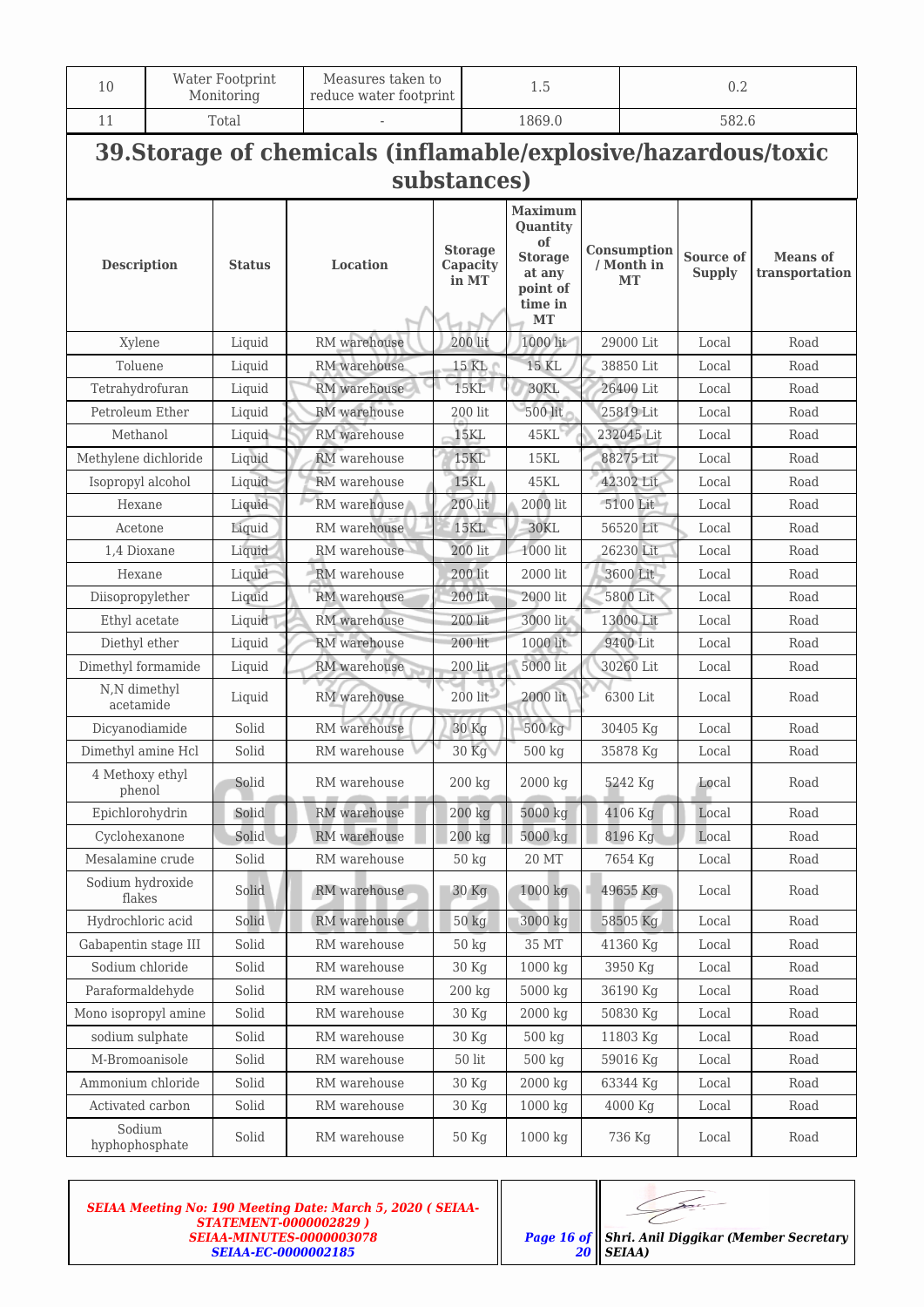| 10 Apy Other Information         |       |              |                 |                     |          |       |      |
|----------------------------------|-------|--------------|-----------------|---------------------|----------|-------|------|
| Sodium bicarbonate               | Solid | RM warehouse | 30 Kg           | $500 \text{ kg}$    | 1600 Kg  | Local | Road |
| 3-Nitrobenzaldehyde              | Solid | RM warehouse | $50$ Kg         | $400 \text{ kg}$    | 980 Kg   | Local | Road |
| Tetra butyl ammonium<br>bromide. | Solid | RM warehouse | 30 Kq           | $500 \text{ kg}$    | 1560 Kg  | Local | Road |
| Succinic acid                    | Solid | RM warehouse | 30 Kq           | $2000$ kg           | 15750 Kg | Local | Road |
| $L (+)$ Natural tartaric<br>acid | Solid | RM warehouse | 30 <sub>K</sub> | $5000$ kg           | 12551 Kg | Local | Road |
| Sodium acetate                   | Solid | RM warehouse | 30 Kg           | $1000\ \mathrm{kg}$ | 65450 Kg | Local | Road |
| Calcium chloride                 | Solid | RM warehouse | 30 Kq           | 5000 kg             | 9293 Kg  | Local | Road |
| EDTA Sodium salt                 | Solid | RM warehouse | 30 Kg           | $2000\ \mathrm{kg}$ | 1562 Kg  | Local | Road |

### No Information Available

### **40.Any Other Information**



### **Government of Maharashtra**

*SEIAA Meeting No: 190 Meeting Date: March 5, 2020 ( SEIAA-STATEMENT-0000002829 ) SEIAA-MINUTES-0000003078 SEIAA-EC-0000002185*



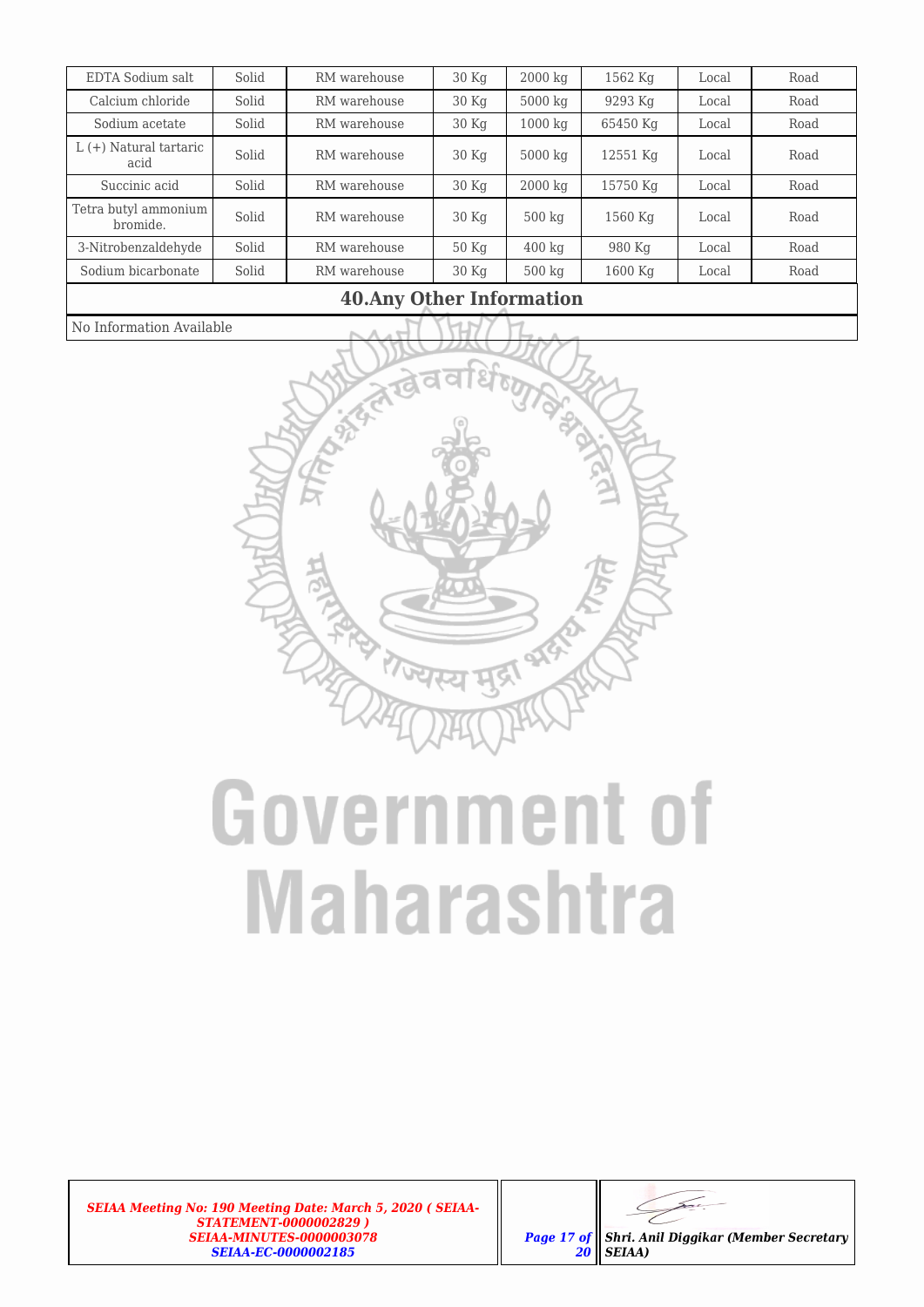| <b>CRZ/ RRZ clearance</b><br>obtain, if any:                                                                                               | Nil                                     |
|--------------------------------------------------------------------------------------------------------------------------------------------|-----------------------------------------|
| <b>Distance from</b><br><b>Protected Areas /</b><br><b>Critically Polluted</b><br>areas / Eco-sensitive<br>areas/inter-State<br>boundaries | No such areas within 5km radius circle. |
| Category as per<br>schedule of EIA<br><b>Notification sheet</b>                                                                            | B1, 5(f)                                |
| <b>Court cases pending</b><br>if any                                                                                                       | No                                      |
| <b>Other Relevant</b><br><b>Informations</b>                                                                                               | N <sub>0</sub>                          |
| Have you previously<br>submitted<br><b>Application online</b><br>on MOEF Website.                                                          | Yes                                     |
| Date of online<br>submission                                                                                                               | 08-02-2019                              |

**3. The proposal has been considered by SEIAA in its 190th meeting & decided to accord environmental clearance to the said project under the provisions of Environment Impact Assessment Notification, 2006 subject to implementation of the following terms and conditions:**

| <b>Specific Conditions:</b> |                                                                                                                                                                                                                                               |
|-----------------------------|-----------------------------------------------------------------------------------------------------------------------------------------------------------------------------------------------------------------------------------------------|
|                             | PP to carryout physio chemical analysis of ETP sludge and get it approved from the Competent Authority to<br>ascertain its suitability for land application.                                                                                  |
| lн                          | PP to provide maximum employment to the local people.                                                                                                                                                                                         |
| l III                       | PP to implement CER plan in consultation with the District Authority as per OM issued by MoEF&CC dated<br>01.05.2018. PP to explore the possibility of suitable measures for the rejuvenation of the river Sina passing<br>through the city.i |
| l IV                        | PP to provide drip irrigation for the green belt.                                                                                                                                                                                             |
| $\mathbf{V}$                | PP to include carbon and water foot print in the Environmental Monitoring and set targets for reduction of<br>their footprint in the management systems.                                                                                      |
| <b>VI</b>                   | PP to prepare and implement SOP's based on the recommendations of HAZOP and Risk Assessment report.                                                                                                                                           |
| VII                         | PP to provide new and renewable energy source for illumination of office building, street light and parking<br>areas.                                                                                                                         |
| <b>VIII</b>                 | PP to submit undertaking Zero Liquid Discharge (ZLD).                                                                                                                                                                                         |
| IX                          | PP to submit storm water drainage plan.                                                                                                                                                                                                       |
| X                           | PP to ensure that CER plan gets approved from Municipal Commissioner/District Collector.                                                                                                                                                      |
| XI                          | PP to ensure to comply with the conditions stipulated in the Office Memorandum issued by MoEF& CC dated<br>9th August, 2018.                                                                                                                  |

**General Conditions:**

|            | (i)PP to achieve Zero Liquid Discharge ; PP shall ensure that there is no increase in the effluent load to<br>CETP.                                                                                              |
|------------|------------------------------------------------------------------------------------------------------------------------------------------------------------------------------------------------------------------|
| П          | No additional land shall be used /acquired for any activity of the project without obtaining proper<br>permission.                                                                                               |
| Ш          | PP to take utmost precaution for the health and safety of the people working in the unit as also for protecting<br>the environment.                                                                              |
| IV         | Proper Housekeeping programmers shall be implemented.                                                                                                                                                            |
|            | In the event of the failure of any pollution control system adopted by the unit, the unit shall be immediately<br>put out of operation and shall not be restarted until the desired efficiency has been achieve. |
| VI         | A stack of adequate height based on DG set capacity shall be provided for control and dispersion of pollutant<br>from DG set. (If applicable).                                                                   |
| <b>VII</b> | A detailed scheme for rainwater harvesting shall be prepared and implemented to recharge ground water.                                                                                                           |

 $\blacksquare$ 

| <b>SEIAA Meeting No: 190 Meeting Date: March 5, 2020 (SEIAA-</b><br><b>STATEMENT-0000002829)</b> |                                                         |
|--------------------------------------------------------------------------------------------------|---------------------------------------------------------|
| <b>SEIAA-MINUTES-0000003078</b>                                                                  | <b>Page 18 of Shri. Anil Diggikar (Member Secretary</b> |
| <b>SEIAA-EC-0000002185</b>                                                                       | $20$    SEIAA)                                          |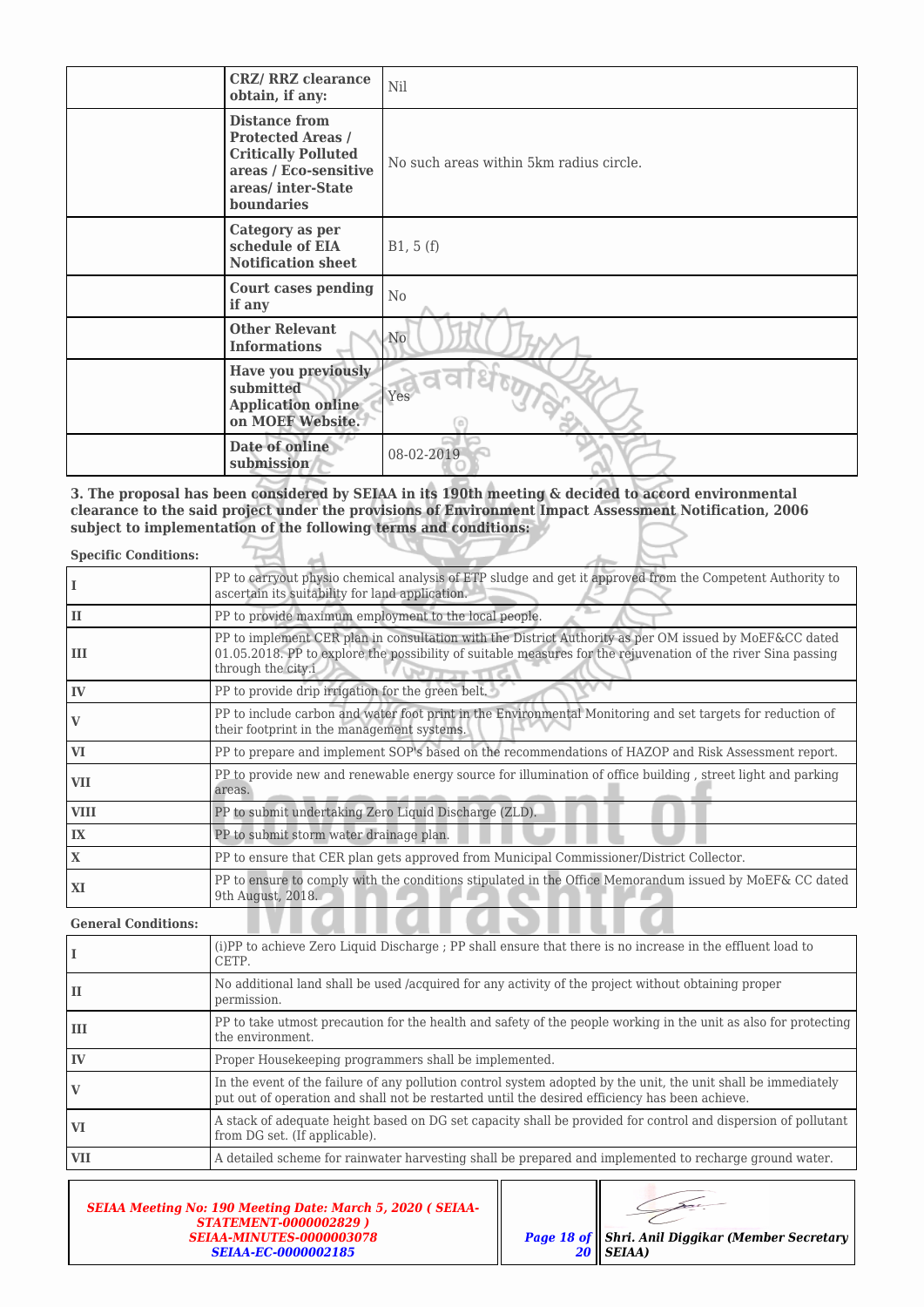| <b>VIII</b>  | Arrangement shall be made that effluent and storm water does not get mixed.                                                                                                                                                                                                                                                                                                                                                                                                                                                                                                                           |
|--------------|-------------------------------------------------------------------------------------------------------------------------------------------------------------------------------------------------------------------------------------------------------------------------------------------------------------------------------------------------------------------------------------------------------------------------------------------------------------------------------------------------------------------------------------------------------------------------------------------------------|
| IX           | Periodic monitoring of ground water shall be undertaken and results analyzed to ascertain any change in the<br>quality of water. Results shall be reqularly submitted to the Maharashtra Pollution Control Board.                                                                                                                                                                                                                                                                                                                                                                                     |
| $\mathbf X$  | Noise level shall be maintained as per standards. For people working in the high noise area, requisite<br>personal protective equipment like earplugs etc. shall be provided.                                                                                                                                                                                                                                                                                                                                                                                                                         |
| XI           | The overall noise levels in and around the plant are shall be kept well within the standards by providing<br>noise control measures including acoustic hoods, silencers, enclosures, etc. on all sources of noise<br>generation. The ambient noise levels shall confirm to the standards prescribed under Environment<br>(Protection) Act, 1986 Rules, 1989.                                                                                                                                                                                                                                          |
| XII          | Green belt shall be developed & maintained around the plant periphery. Green Belt Development shall be<br>carried out considering CPCB guidelines including selection of plant species and in consultation with the<br>local DFO/ Agriculture Dept.                                                                                                                                                                                                                                                                                                                                                   |
| XIII         | Adequate safety measures shall be provided to limit the risk zone within the plant boundary, in case of an<br>accident. Leak detection devices shall also be installed at strategic places for early detection and warning.                                                                                                                                                                                                                                                                                                                                                                           |
| <b>XIV</b>   | Occupational health surveillance of the workers shall be done on a regular basis and record maintained as<br>per Factories Act.                                                                                                                                                                                                                                                                                                                                                                                                                                                                       |
| XV           | (The company shall make the arrangement for protection of possible fire hazards during manufacturing<br>process in material handling.<br>$\sim$                                                                                                                                                                                                                                                                                                                                                                                                                                                       |
| <b>XVI</b>   | The project authorities must strictly comply with the rules and regulations with regard to handling and<br>disposal of hazardous wastes in accordance with the Hazardous Waste (Management and Handling) Rules,<br>2003 (amended). Authorization from the MPCB shall be obtained for collections/treatment/storage/disposal<br>of hazardous wastes.                                                                                                                                                                                                                                                   |
| <b>XVII</b>  | Regular mock drills for the on-site emergency management plan shall be carried out. Implementation of<br>changes / improvements required, if any, in the on-site management plan shall be ensured.                                                                                                                                                                                                                                                                                                                                                                                                    |
| <b>XVIII</b> | A separate environment management cell with qualified staff shall be set up for implementation of the<br>stipulated environmental safeguards.                                                                                                                                                                                                                                                                                                                                                                                                                                                         |
| XIX          | Separate funds shall be allocated for implementation of environmental protection measures/EMP along with<br>item-wise breaks-up. These cost shall be included as part of the project cost. The funds earmarked for the<br>environment protection measures shall not be diverted for other purposes and year-wise expenditure should<br>reported to the MPCB & this department                                                                                                                                                                                                                         |
| XX           | The project management shall advertise at least in two local newspapers widely circulated in the region<br>around the project, one of which shall be in the marathi language of the local concerned within seven days of<br>issue of this letter, informing that the project has been accorded environmental clearance and copies of<br>clearance letter are available with the Maharashtra Pollution Control Board and may also be seen at Website<br>at http://ec.maharashtra.gov.in                                                                                                                |
| XXI          | Project management should submit half yearly compliance reports in respect of the stipulated prior<br>environment clearance terms and conditions in hard & soft copies to the MPCB & this department, on 1st<br>June & 1st December of each calendar year.                                                                                                                                                                                                                                                                                                                                            |
| <b>XXII</b>  | A copy of the clearance letter shall be sent by proponent to the concerned Municipal Corporation and the<br>local NGO, if any, from whom suggestions/representations, if any, were received while processing the<br>proposal. The clearance letter shall also be put on the website of the Company by the proponent.                                                                                                                                                                                                                                                                                  |
| XXIII        | The proponent shall upload the status of compliance of the stipulated EC conditions, including results of<br>monitored data on their website and shall update the same periodically. It shall simultaneously be sent to the<br>Regional Office of MoEF, the respective Zonal Office of CPCB and the SPCB. The criteria pollutant levels<br>namely; SPM, RSPM. SO2, NOx (ambient levels as well as stack emissions) or critical sectorai parameters,<br>indicated for the project shall be monitored and displayed at a convenient location near the main gate of the<br>company in the public domain. |
| <b>XXIV</b>  | The project proponent shall also submit six monthly reports on the status of compliance of the stipulated EC<br>conditions including results of monitored data (both in hard copies as well as by e-mail) to the respective<br>Regional Office of MoEF, the respective Zonal Office of CPCB and the SPCB.                                                                                                                                                                                                                                                                                             |
| XXV          | The environmental statement for each financial year ending 31st March in Form-V as is mandated to be<br>submitted by the project proponent to the concerned State Pollution Control Board as prescribed under the<br>Environment (Protection) Rules, 1986, as amended subsequently, shall also be put on the website of the<br>company along with the status of compliance of EC conditions and shall also be sent to the respective<br>Regional Offices of MoEF by e-mail.                                                                                                                           |